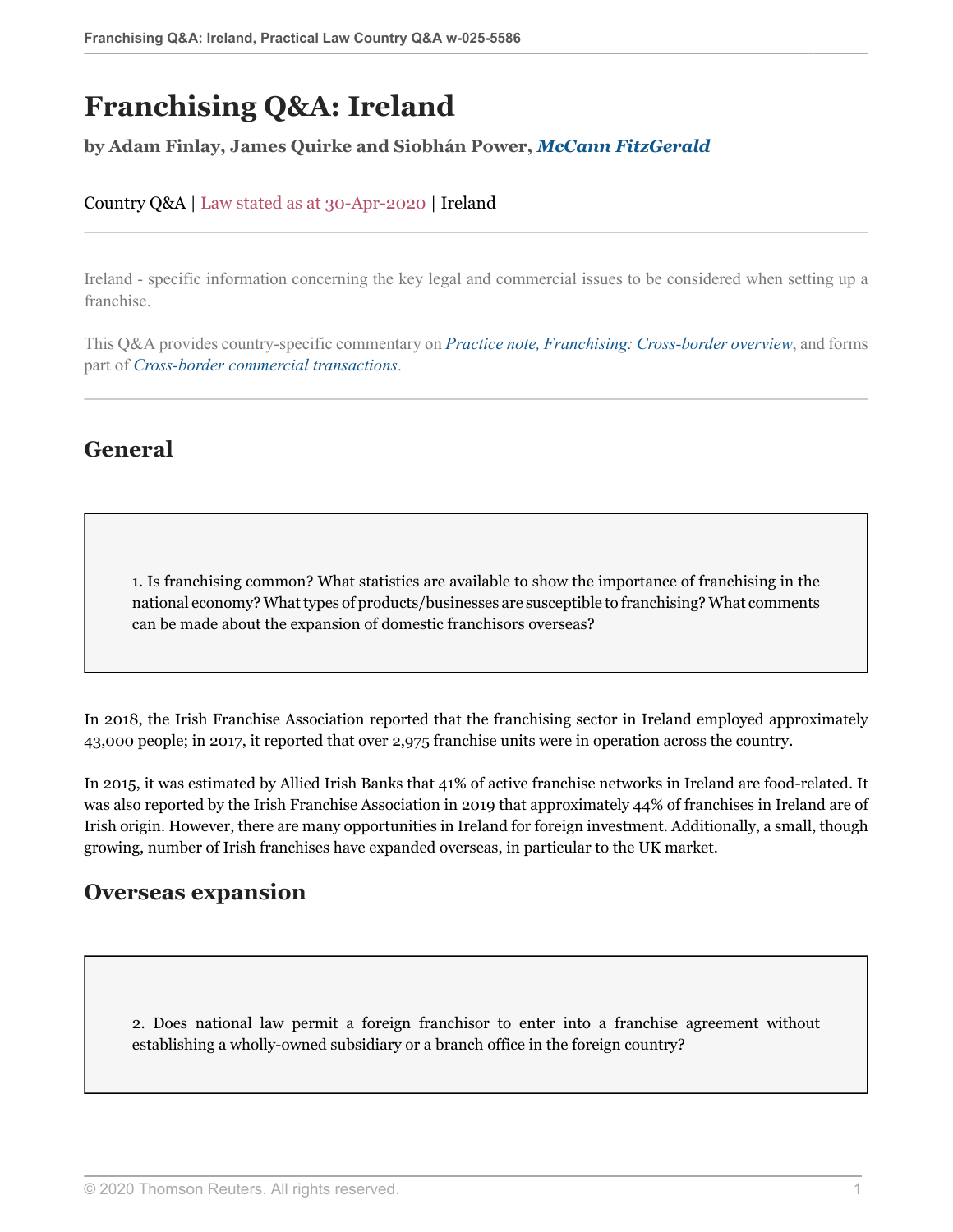Yes; there is nothing in Irish law that prohibits a foreign franchisor from entering into a franchise agreement without establishing a wholly-owned subsidiary or a branch in Ireland, although this may cause some practical operational difficulties in securing a franchise network in Ireland.

Overseas franchisors franchising directly into Ireland, and the master licensees of overseas franchisors, are eligible to join the Irish Franchise Association, but this is not compulsory (see also *[Question 7](#page-2-0)*). To become members, they must provide:

- A record of:
	- franchise openings;
	- any withdrawals by franchisees; and
	- any disputes.
- Evidence of profitability over a period of two years.

3. Are there any rules that would restrict the setting up of branches or subsidiaries or joint ventures by a foreign-owned business?

No. Ireland encourages foreign direct investment, and there are few restrictions on this.

4. Will there be any difficulties in a domestic franchisee making payment to a foreign franchisor either in local currency or in the currency of the franchisor's country? Are there any exchange controls in operation?

Ireland does not currently have any exchange control regulation in place against any currency.

## **Regulation of franchising**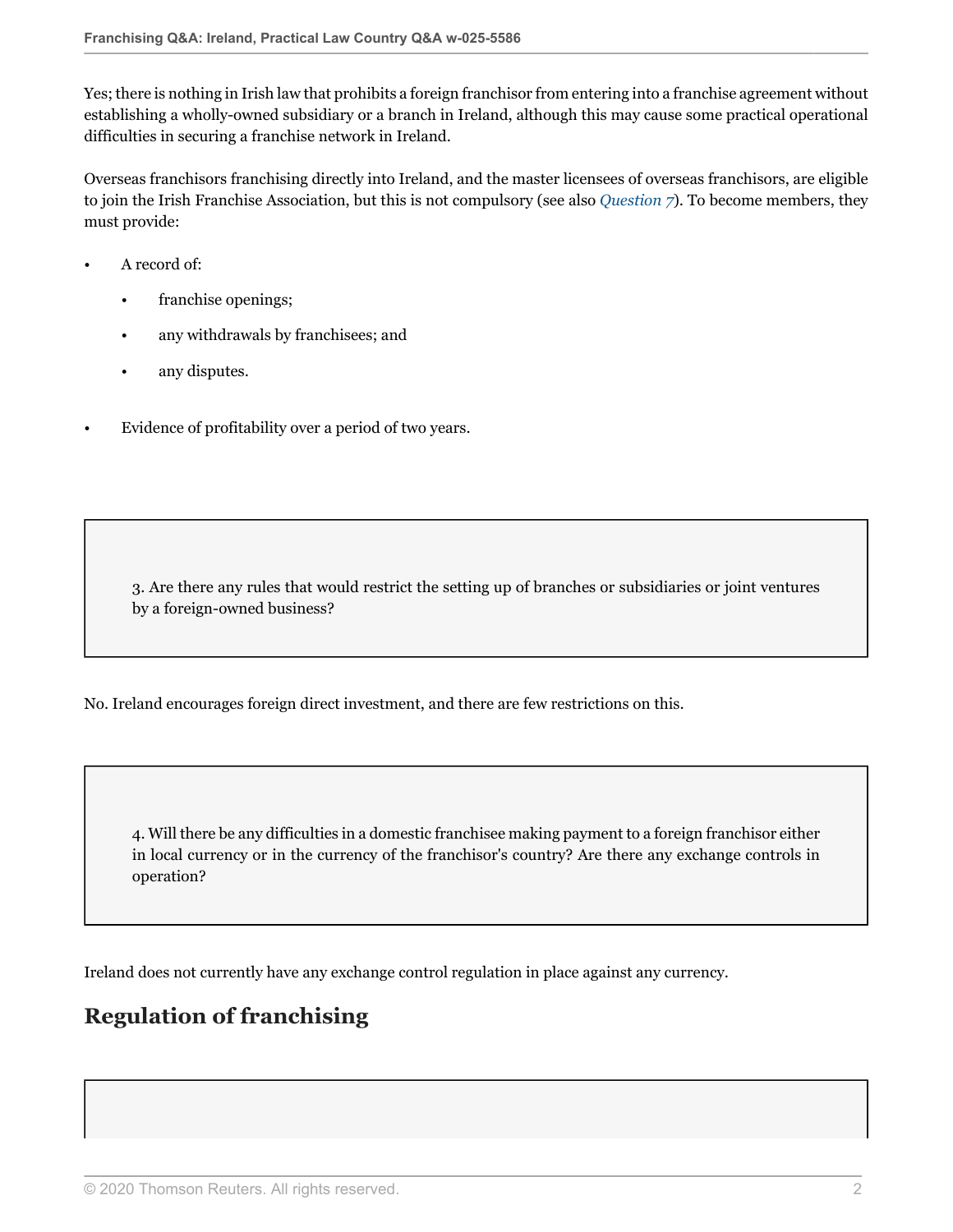5. Is franchising specifically regulated by law? Is any legislation pending, which is likely to affect franchising? Are there any formalities that a franchisor must comply with when setting up a franchise system (for example, any registration or disclosure requirements)?

There are no Irish laws that specifically regulate franchising in Ireland, and there is no such legislation pending. There are no formalities that apply generally when setting up a franchise system.

However, franchises which are involved in regulated industries (such as healthcare services) may be subject to further regulation applicable to that industry.

The Consumer Protection Acts 2007 and 2014 prohibit "pyramid promotional schemes", and this will catch any franchises which may be construed to constitute pyramid promotional schemes. The main feature that characterises a pyramid promotional scheme is the giving by a person of consideration in money or money's worth, for an opportunity to receive compensation derived primarily from the introduction of other persons into the scheme, rather than from the supply or consumption of a product. The scheme may, but need not, involve the supply of a product. Franchisors should be aware that it is an offence to establish, operate or promote a pyramid promotional scheme, and potential franchisees should note that it is an offence to knowingly participate in such a scheme.

6. Are there any laws, regulations or case law that apply to distributorship or agency relationships that might be interpreted in such a way as to apply to the franchise relationship?

The European Communities (Commercial Agents) Regulations 1994 and 1997 (the Commercial Agents Regulations), which transpose the Commercial Agents Directive (*86/653/EEC*), may apply in situations where an arrangement may be referred to as a "franchise" but is an agency arrangement in reality.

However, where the arrangement between the parties is a pure franchising arrangement, then no particular law relating to agency will apply.

<span id="page-2-0"></span>7. Is there an obligation on franchisors and/or franchisees to comply with any voluntary code? What are the main obligations imposed in such code? Is it usual practice to incorporate the code into the franchise agreement?

Membership of the Irish Franchise Association is not mandatory for franchisors or franchisees. The Irish Franchise Association (*[www.irishfranchiseassociation.com](http://www.irishfranchiseassociation.com)*) requires all member organisations to comply with its Code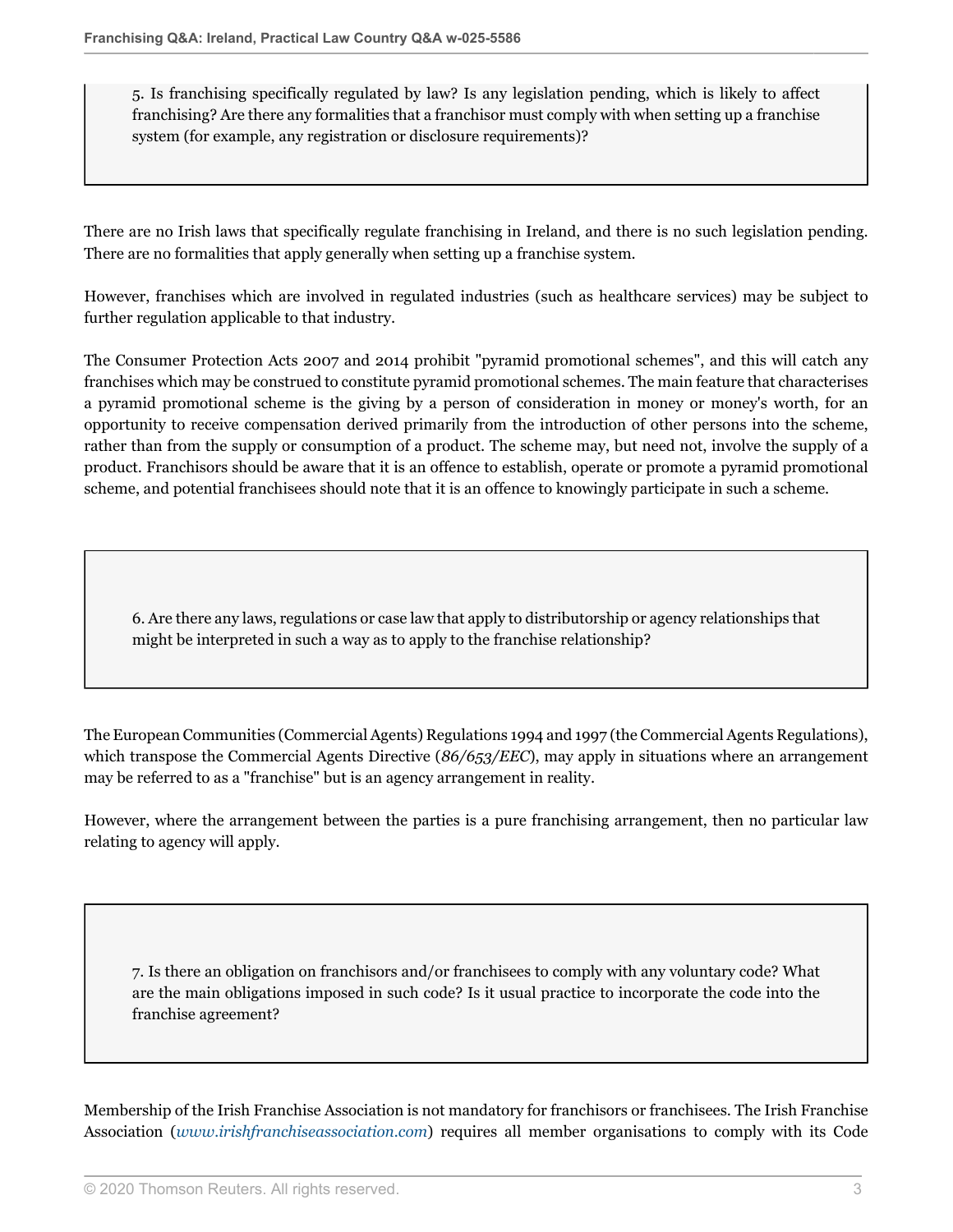of Ethical Conduct (the Code). The Code is based on the European Franchise Federation's Code of Ethics for Franchising. Failure to comply with the Code may result in a franchisor or franchisee having their membership from the Irish Franchise Association withdrawn.

The Code requires that a franchisor:

- Has operated a business concept with success, for a reasonable time and in at least one pilot unit before starting its franchise network. A minimum of one year's audited trading accounts must be produced in an application for full franchisor membership of the Irish Franchise Association.
- Be the owner, or have legal rights to the use of, its network's:
	- trade name;
	- trade mark; or
	- other distinguishing identification.
- Provide individual franchisees with initial training and continuing commercial and/or technical assistance during the entire life of the franchise agreement.
- Give written notice to its franchisees of any contractual breach and, where appropriate, grant reasonable time to remedy any default.

The Code requires that a franchisee:

- Devote its best endeavours to the growth of the franchise business and to the maintenance of the common identity and reputation of the franchise network.
- Supply the franchisor with verifiable operating data to facilitate the determination of performance and the financial statements necessary for effective management guidance.
- Allow the franchisor, and/or its agents, to have access to the individual franchisee's premises and records at the franchisor's request and at reasonable times.
- Not disclose to third parties the know-how provided by the franchisor (during or after termination of the agreement).

The Code obliges both parties to:

- Exercise fairness in their dealings with each other.
- Resolve complaints, grievances and disputes with good faith and goodwill.

There are a number of "essential minimum terms" included in the Code which should be incorporated into a member's franchise agreement. These are:

- The rights granted to the franchisor.
- The rights granted to the franchisee.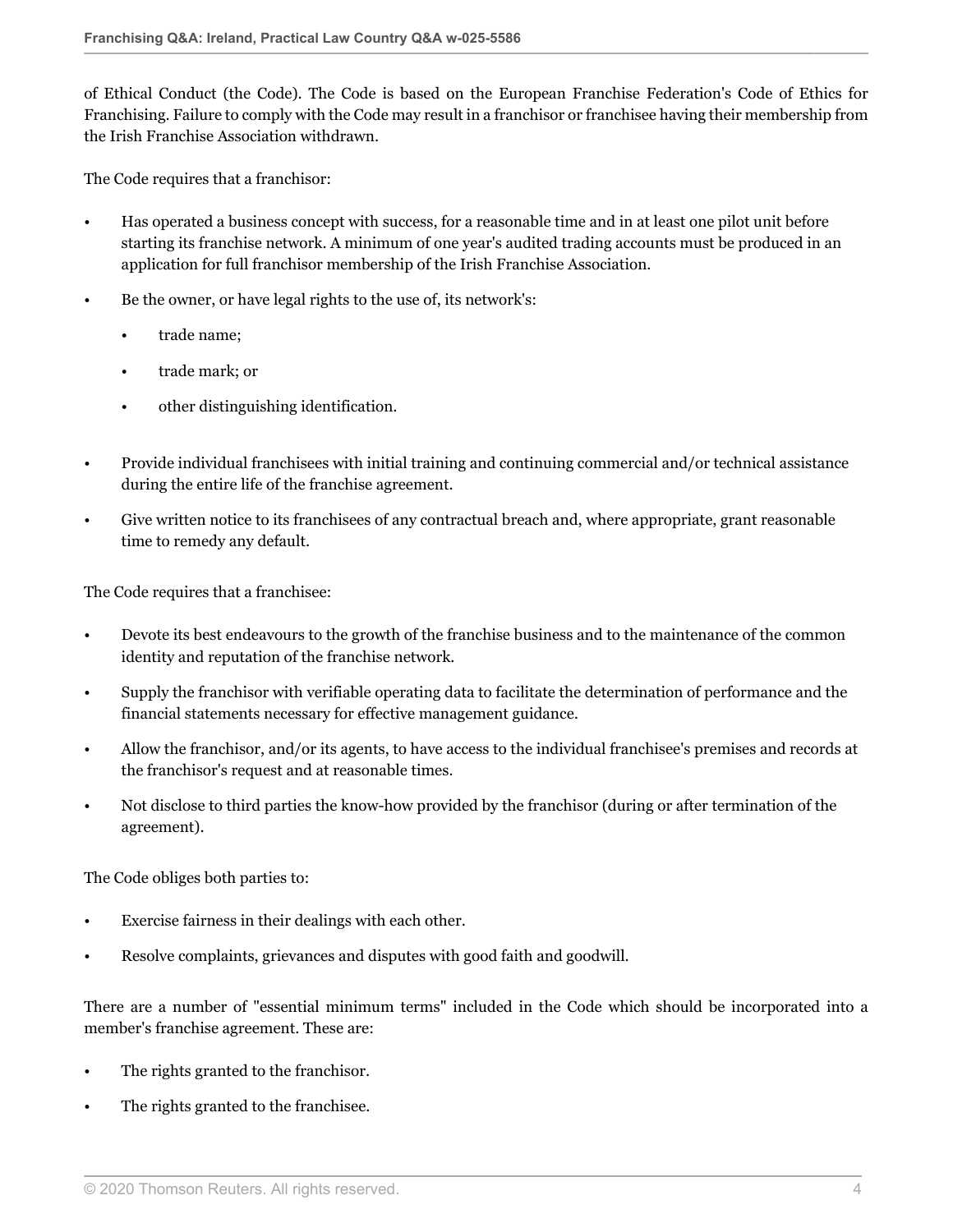- The goods and/or services to be provided to the franchisee.
- The obligations of the franchisor.
- The obligations of the franchisee.
- The terms of payment by the franchisee.
- The duration of the agreement, which should be long enough to allow franchisees to amortise their initial investments specific to the franchise.
- The basis for any renewal of the agreement.
- The terms on which the franchisee may sell or transfer the franchised business, and the franchisor's possible pre-emption rights in this respect.
- Provisions relevant to the use by the franchisee of the franchisor's:
	- distinctive signs;
	- trade name;
	- trade mark;
	- service mark;
	- store sign;
	- logo; or
	- other distinguishing identification.
- The franchisor's right to adapt the franchise system to new or changed methods.
- Provisions for termination of the agreement.
- Provisions for surrendering promptly on termination of the franchise agreement any tangible and intangible property belonging to the franchisor or other owner of it.

The Code further requires that the franchise agreement must:

- Comply with national law, EU law and the Code.
- Reflect the interests of the members of the franchised network in:
	- protecting the franchisor's industrial and intellectual property rights; and
	- maintaining the common identity and reputation of the franchised network.
- Be written in (or translated into, by a sworn translator) the official language of the country in which the franchisee is established.
- Be given immediately to the franchisee in signed form once signed.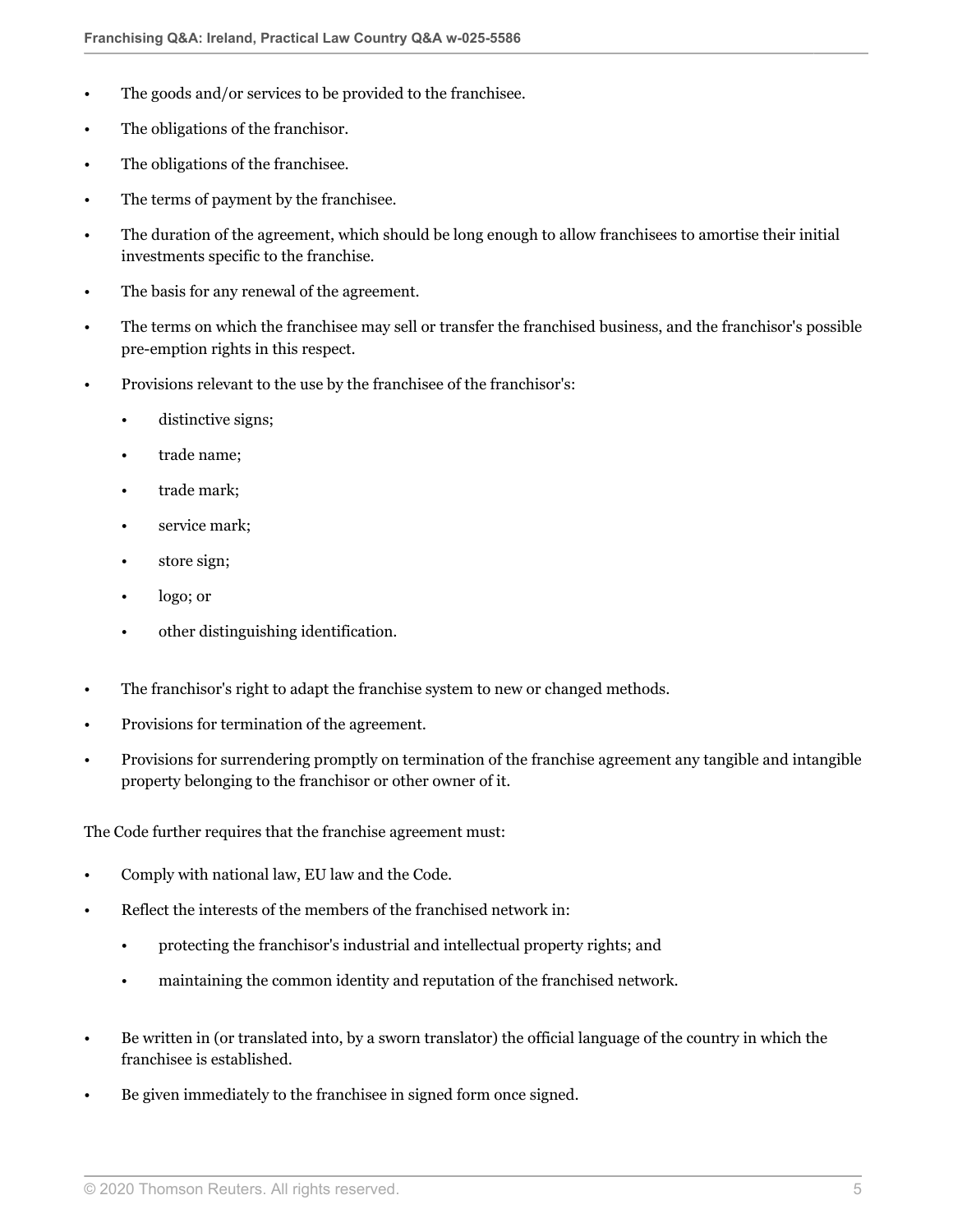• Set out clearly the parties' respective obligations and responsibilities and all other material terms of the relationship.

# **Competition law**

<span id="page-5-0"></span>8. Are there any national laws or regulations that would affect the following business practices:

- Exclusive dealing?
- Territorial restrictions?
- Customer restrictions?
- Resale price maintenance?
- Minimum purchase targets?
- Imposition by the franchisor of restrictions on the sources of supply to franchisees?
- Discrimination by the franchisor among franchisees for fees, royalties, payment for goods, services, and so on?

Section 4 of the Competition Act 2002 (the Competition Act) prohibits agreements between undertakings which have as their object or effect the prevention, restriction or distortion of competition in trade in goods or services in the state.

In addition, section 5 of the Competition Act prohibits the abuse of a dominant position.

These provisions mirror the wording of Articles 101 and 102 of the Treaty on the Functioning of the European Union, which prohibit the same practices at EU level.

#### **Prevention, restriction or distortion of competition**

As franchise agreements constitute agreements between independent undertakings (franchisor and franchisee), section 4 is particularly relevant in this context.

Franchise agreements often cover matters such as:

- The price at which the franchisee may sell products.
- How products are to be sold.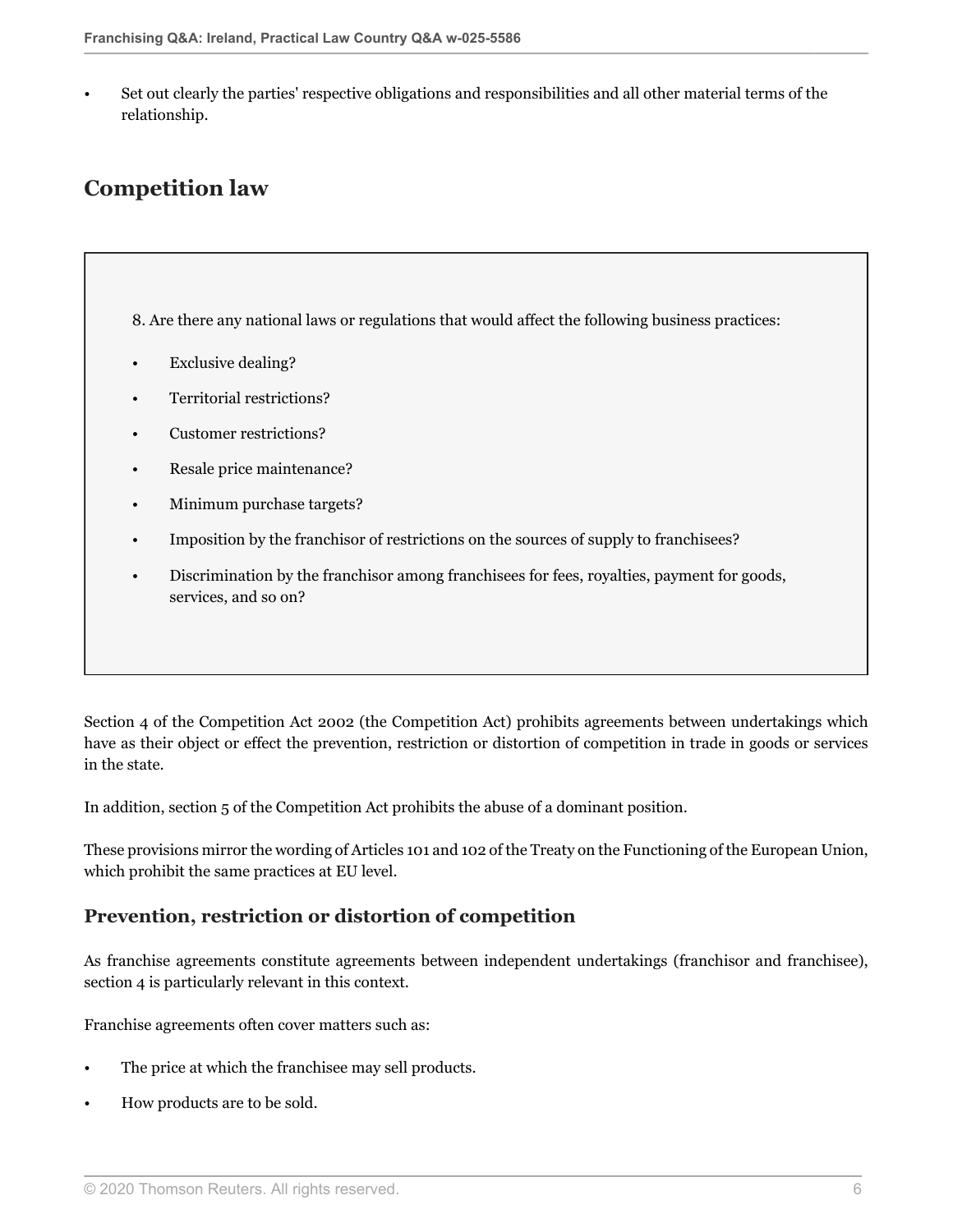Whether or not the franchisee may compete with the franchisor's business.

These provisions may constitute "vertical restraints" of competition which fall within section 4.

However, where provisions of a franchise agreement are found to restrict competition, the agreement may nonetheless be lawful where its pro-competitive effects outweigh its anti-competitive effects (*section 4(5), Competition Act*).

The European Commission's Guidelines on Vertical Restraints (the Guidelines) provide guidance on assessing the lawfulness of vertical restraints in franchise agreements. (As noted in the Irish Competition and Consumer Protection Commission's (CCPC) (*[www.cpcc.ie](http://www.cpcc.ie)*) Notice in Respect of Vertical Agreements, Irish law generally accords with the Guidelines.) The Guidelines note that:

- The more important the transfer of know-how in a franchise situation, the more likely the franchise agreement is to generate efficiencies capable of outweighing the anti-competitive effects of vertical restraints.
- Vertical restraints in franchise agreements provide uniformity and quality standardisation which increases the attractiveness of the product to the consumer.

As such, provisions are likely to be justified by the efficiencies created by the overall franchise agreement, and therefore lawful in accordance with section 4(3) of the Competition Act, where they concern:

- Exclusive dealing.
- Territorial restrictions.
- Customer restrictions.
- Minimum purchasing targets.
- Restrictions on sources of supply.

The CCPC has adopted a Declaration on Vertical Restraints (the Declaration), which provides that certain categories of vertical agreements are deemed compatible with section 4. The Declaration largely reflects the Vertical Agreements Block Exemption Regulation (*330/2010*) (Block Exemption Regulation).

The exemption provided by the Declaration and the Block Exemption Regulation only applies where:

- The market share of the buyer and the seller are each below 30%.
- The arrangements are not of a "hardcore" type that cannot be exempted even if the 30% threshold is met (for example, resale price maintenance (see *[Question 9](#page-7-0)*)).

The Declaration will usually exempt franchise obligations such as:

- Exclusive dealing.
- Territorial restrictions.
- Customer restrictions.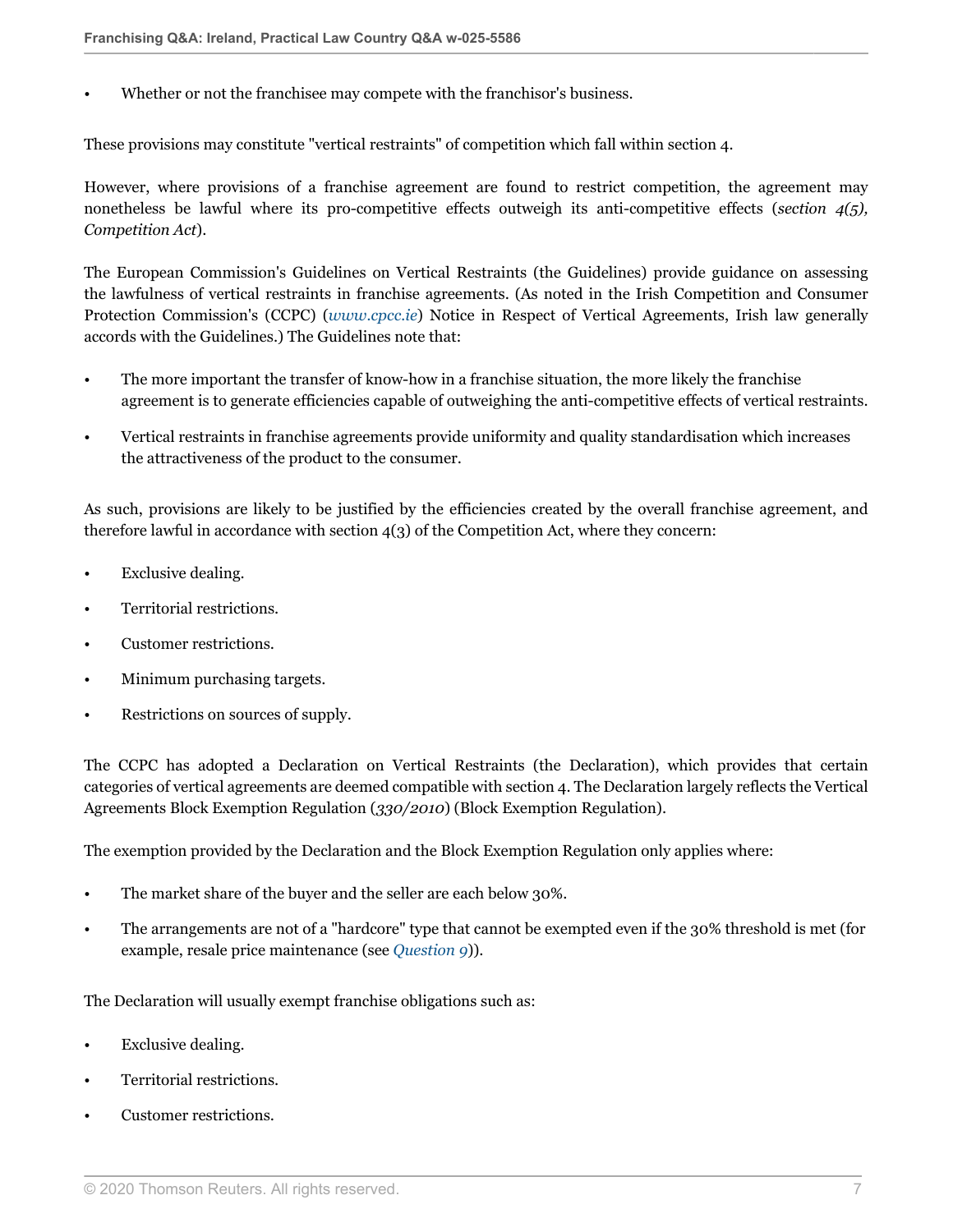- Minimum purchase targets.
- Restrictions on the sources of supply to franchisees.

#### **Abuse of a dominant position**

Section 5 of the Competition Act and Article 102 TFEU may also be relevant to a franchising situation where the franchisor is dominant (for example, because it has a high market share). The following may be considered an abuse of a dominant position:

- A refusal to supply.
- Discriminatory treatment of franchisees with respect to:
	- fees;
	- royalties; or
	- payment for goods and services.

<span id="page-7-0"></span>9. Are there any local provisions relating to the imposition of minimum or maximum prices?

Resale price maintenance is considered a "hardcore" infringement of competition law and is therefore presumed to infringe section 4(1) of the Competition Act (see *[Question 8](#page-5-0)*). However, the provision of maximum or recommended resale prices by the franchisor is generally lawful, provided that they do not amount to a fixed or minimum sale price as a result of pressure from, or incentives offered by, the franchisor.

The Guidelines identify the risk that maximum or recommended resale prices may become a focal point for resellers. Even where the franchisee has a contractual right to lower the retail price recommended by the franchisor, if in practice franchisees are pressured into charging the recommended price, the arrangement will amount to resale price maintenance. The Guidelines highlight practices that may amount to indirect resale price maintenance, such as:

- Fixing maximum discounts that may be offered by franchisees.
- Linking the prescribed retail price to competitors' retail prices.
- Warnings.
- Penalties.
- Delay or suspension of deliveries.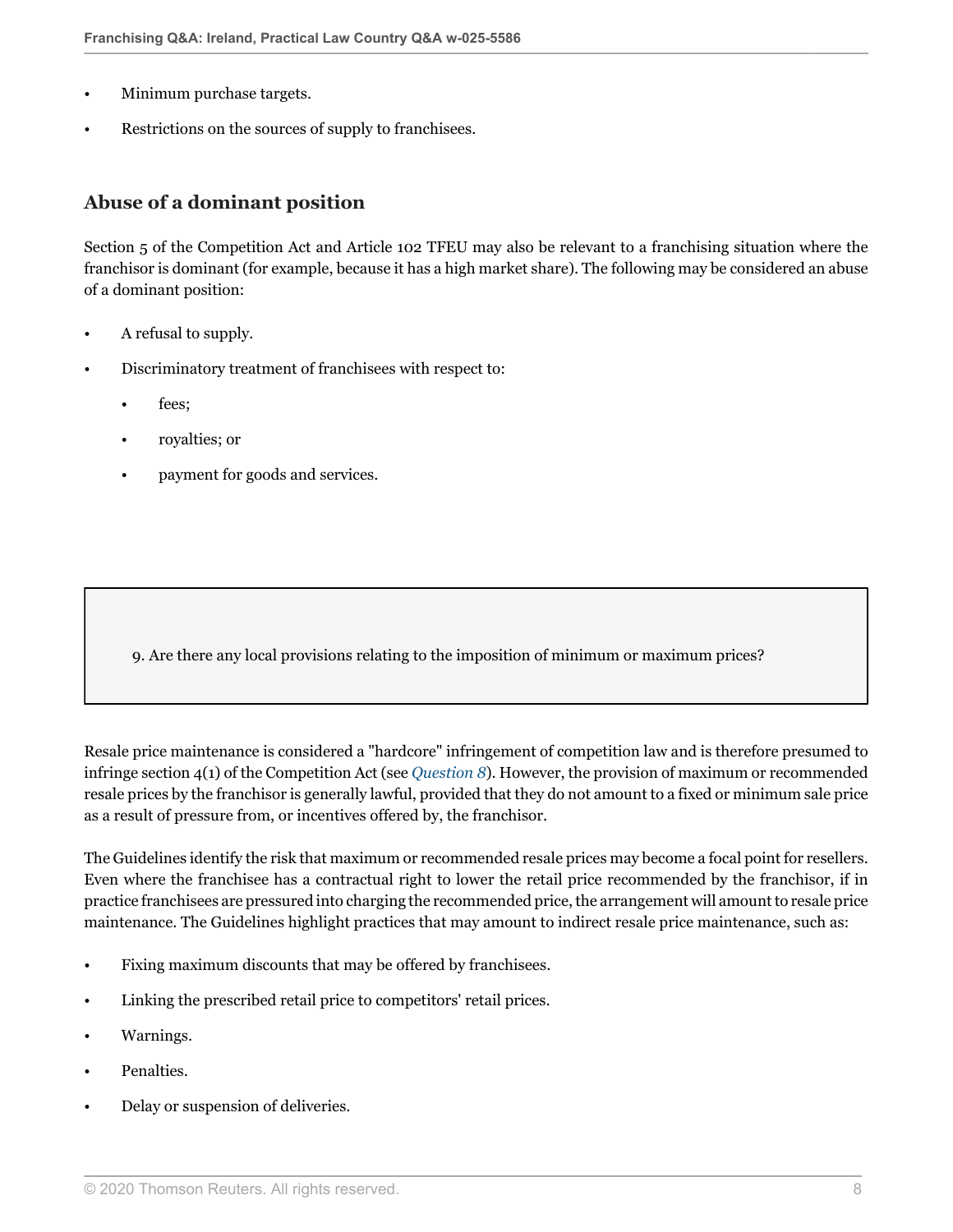Maximum or recommended retail prices (which do not amount to resale price maintenance) will also be covered by the Declaration and the Block Exemption Regulation where the parties' market shares are below 30% (see *[Question](#page-5-0) [8](#page-5-0)*). By contrast, as a hardcore restriction under competition law, resale price maintenance does not fall with the ambit of the Declaration or the Block Exemption Regulation.

A franchisor may run a promotion with specified prices, but it must ensure that franchisees are entitled to opt out of the promotion. However, the Guidelines suggest that a short-term (that is, two- to six-week) campaign involving a co-ordinated low price where necessary to organise a franchise system may be justified under Article 101(3) of the TFEU.

<span id="page-8-0"></span>10.Are there any laws or regulations relating to restrictive covenants or covenants not to compete during the franchise agreement? To what extent is it possible to continue the restrictions after the agreement has expired? In particular, to what extent does the geographical extent and or the length of time of the restriction affect its enforceability?

### **Competition law**

The Guidelines note that the transfer of substantial know-how in a franchising situation will usually justify a noncompete obligation on the franchisee for the whole duration of the franchise agreement.

Non-compete obligations during the currency of the franchise agreement will always be exempted under the Declaration and the Block Exemption Regulation where their duration does not exceed five years (assuming the 30% market share thresholds are met) (see *[Question 8](#page-5-0)*). Agreements that are tacitly renewable beyond a period of five years will be deemed to have an indefinite duration.

Post-termination non-compete provisions generally fall outside the Declaration and the Block Exemption Regulation, unless all the following criteria are satisfied (in addition to the 30% market share thresholds):

- The obligation relates to goods or services which compete with the goods or services which are the subject of the contract.
- The obligation is limited to the premises and land from which the franchisee operated.
- The obligation is indispensable to protect know-how.
- The duration of the obligation is limited to a period of one year after termination of the franchise agreement.

### **Contract law**

Under Irish law, post-termination non-compete provisions must be: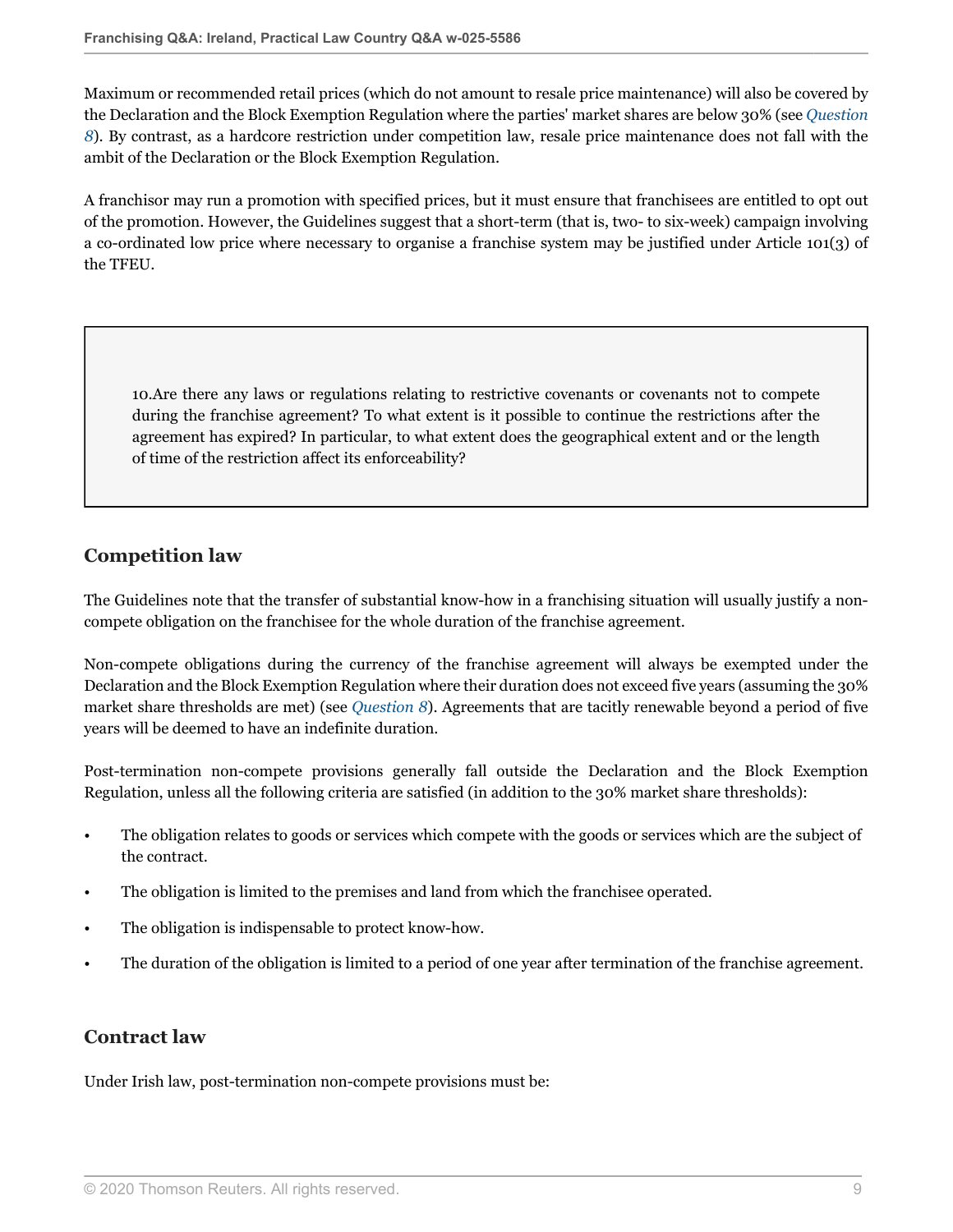- Reasonable in terms of their duration, geographical scope and the products that are covered.
- Limited to what is necessary to protect the value of the franchisor's business and know-how.

In *O'Brien Sandwich Bars Limited v Byrne*, the Irish High Court upheld a one-year post-termination non-compete provision which prevented the plaintiff from operating a competing sandwich bar business within a one-mile radius of the franchise business (*[2008] IEHC 466*). More recently, the Irish High Court also found a non-compete provision of 12 months' duration to be enforceable against a departing employee in *Ryanair DAC v Bellew [2019] IEHC 907*.

11. Does national law allow the franchisor to retain for its own exclusive use, volume rebates, commissions, allowances paid by suppliers of products or services to franchisees?

We are not aware of any specific prohibition of these practices in Irish competition law.

# **Intellectual property**

12. How are trade marks protected under national law?

A trade mark may be registered with the Intellectual Property Office of Ireland under the Trade Marks Act 1996 (Trade Marks Act). If EU-wide protection is required, then a trade mark may be registered with the EU Intellectual Property Office under the EU Trade Mark Regulation (*2017/1001*).

A registered trade mark is a proprietary right, and the owner of a registered Irish trade mark has rights and remedies under the Trade Marks Act, including a right for the registered trade mark to not be used by another without the owner's permission. If there is unauthorised use of a registered trade mark, the owner may bring infringement proceedings under the Trade Marks Act against the infringing party.

Trade mark registration is not obligatory: a franchisor may acquire unregistered rights with the use of its trade mark, but it would then have to rely on the common law right of passing off to enforce its right against a competitor using its trade mark. This can be a more difficult and expensive method of protecting a trade mark.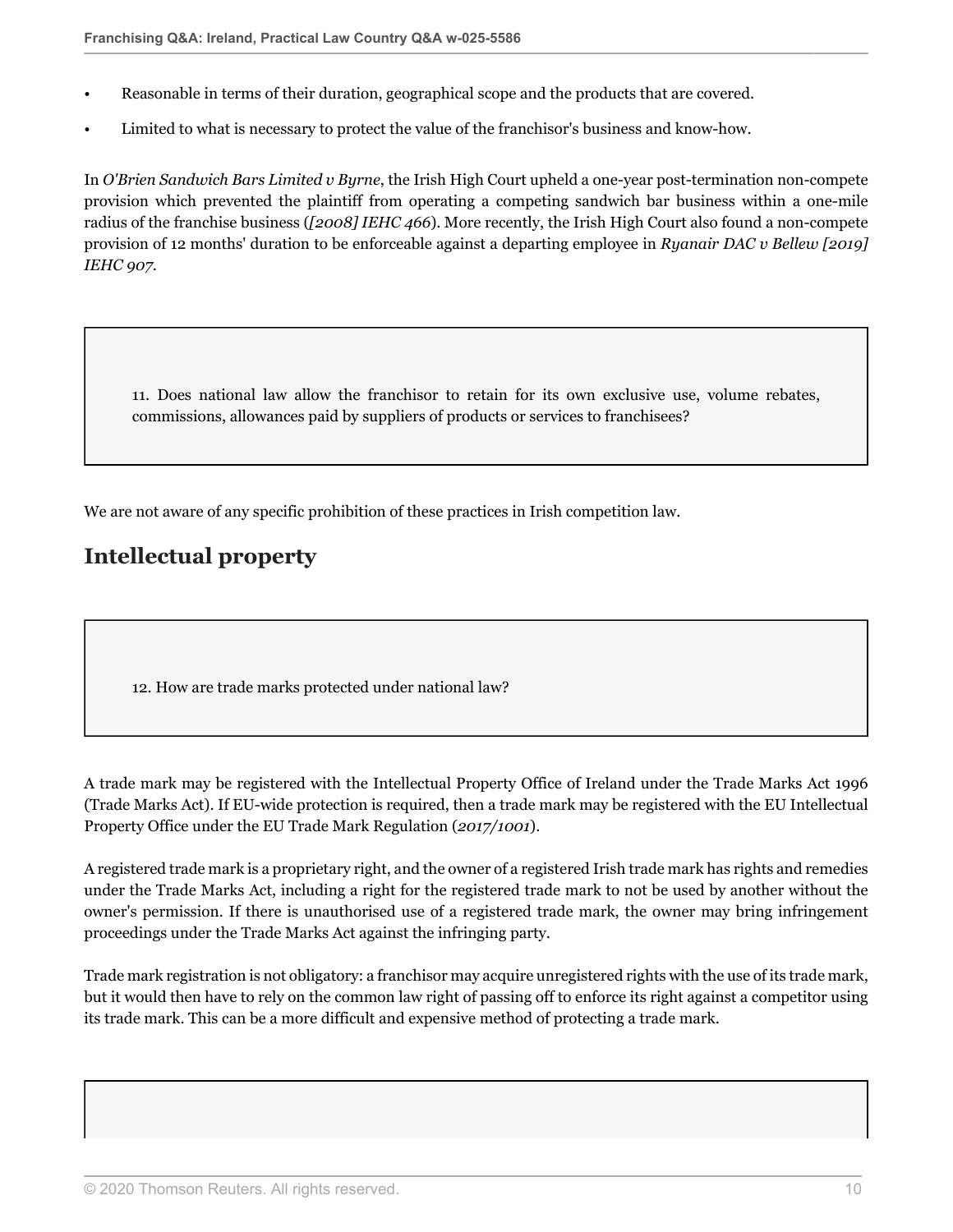13. In the event that the franchisor is based abroad, is it necessary that the franchisee is registered as owner or user of the trade mark in order to be able to import goods bearing the trade mark?

There is no requirement that franchisees be registered users of a trade mark to import goods which use the trade mark.

If a franchisee wishes, it may register its interest in the trade mark with the Intellectual Property Office of Ireland, by way of a recordal of the licence on the Irish Trade Mark Register. This will allow the franchisee to protect its rights in the trade mark if an infringement occurs.

14. What intellectual property rights are typically licensed in a franchise agreement?

A franchisor will generally licence to a franchisee the non-exclusive right to use the following of the franchisor's intellectual property rights in the running of the franchisee's business:

- Trade name.
- Trade marks.
- Service marks.
- Business method (that is, the method which the franchisor has developed and implemented for the running of its business; this may include back office and front office controls).

15. What provisions are usually made in respect of trade marks in addition to any licensing of their use?

Provisions are normally included in a franchising agreement to:

- Limit the use of the trade mark.
- Restrict any rights a franchisee may claim in the trade mark.
- Prevent the franchisee from taking any action which may adversely affect the trade mark.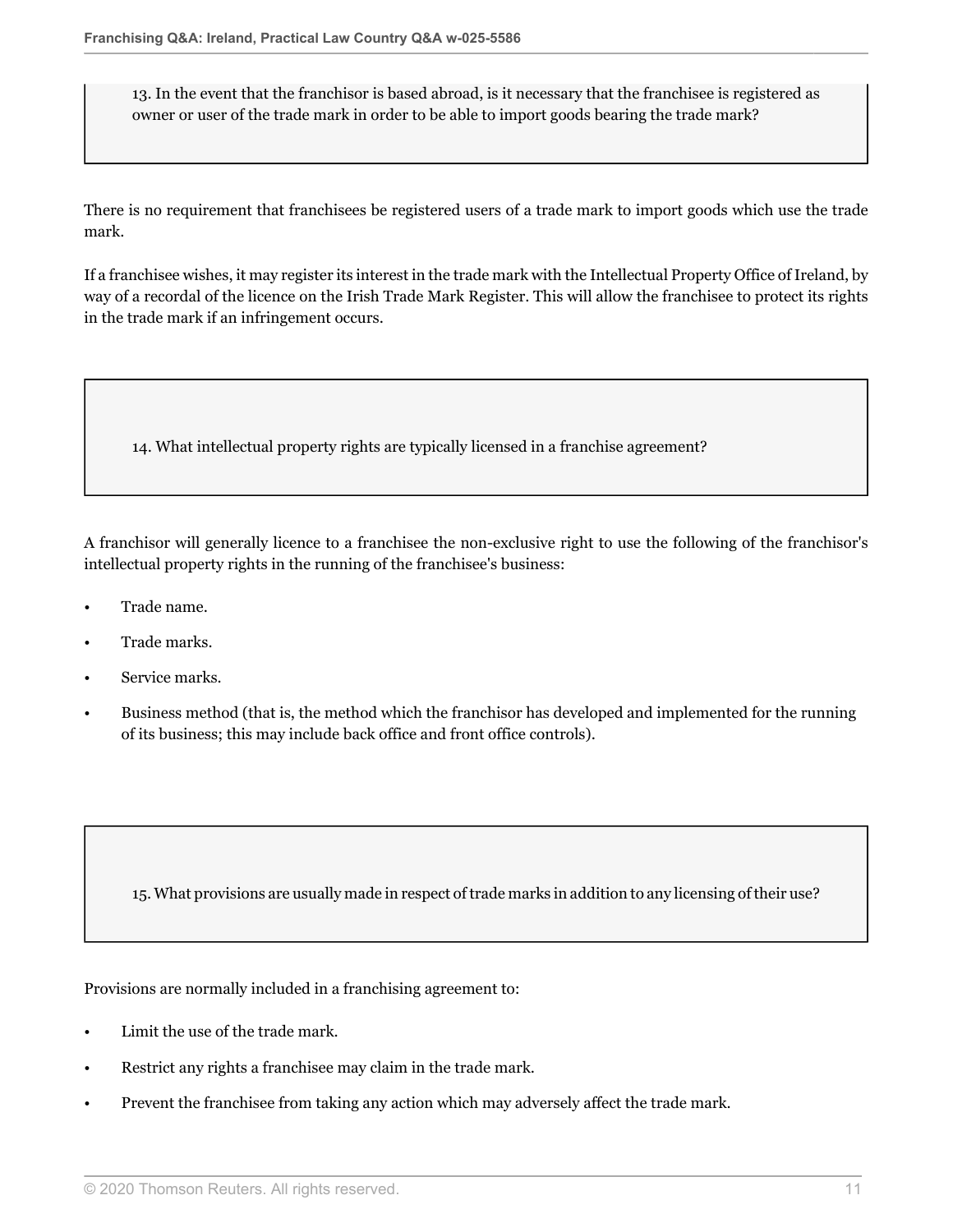16. Does the franchisee become entitled to any rights in a trade mark (or any other intellectual property right) by virtue of selling the trade marked products in its territory?

Potentially. A franchisee's rights are typically restricted by the terms of the franchise agreement to an exclusive or non-exclusive licence to use the trade mark only in the manner specified in the agreement.

17. What provisions are usually made in respect of goodwill?

Provisions in a franchise agreement normally state that all goodwill in respect of the brand, business method and intellectual property rights will become the exclusive property of the franchisor, and that the franchisee will not acquire any rights in respect of that goodwill. However, if no such provisions are included in the agreement, there would be a risk for the franchisor that the franchisee might claim that goodwill arising from the sale of the trade marked products in the franchisee's territory would accrue to the franchisee, rather than to the franchisor.

18. Can the franchisor impose restrictions on the use of the franchisor's know-how and other confidential information by a franchisee either during or after the expiration of the franchise agreement?

Yes. A franchise agreement normally contains restrictions on the disclosure of any confidential information to third parties. Know-how is often included in the definition of intellectual property rights, and these rights are typically restricted through the limited licence which the franchisor grants the franchisee for a specified duration. Confidentiality obligations will normally survive the termination of the franchise agreement. However, a franchisor will not be able to prevent a franchisee from using any acquired skill and knowledge that arises during the franchise agreement.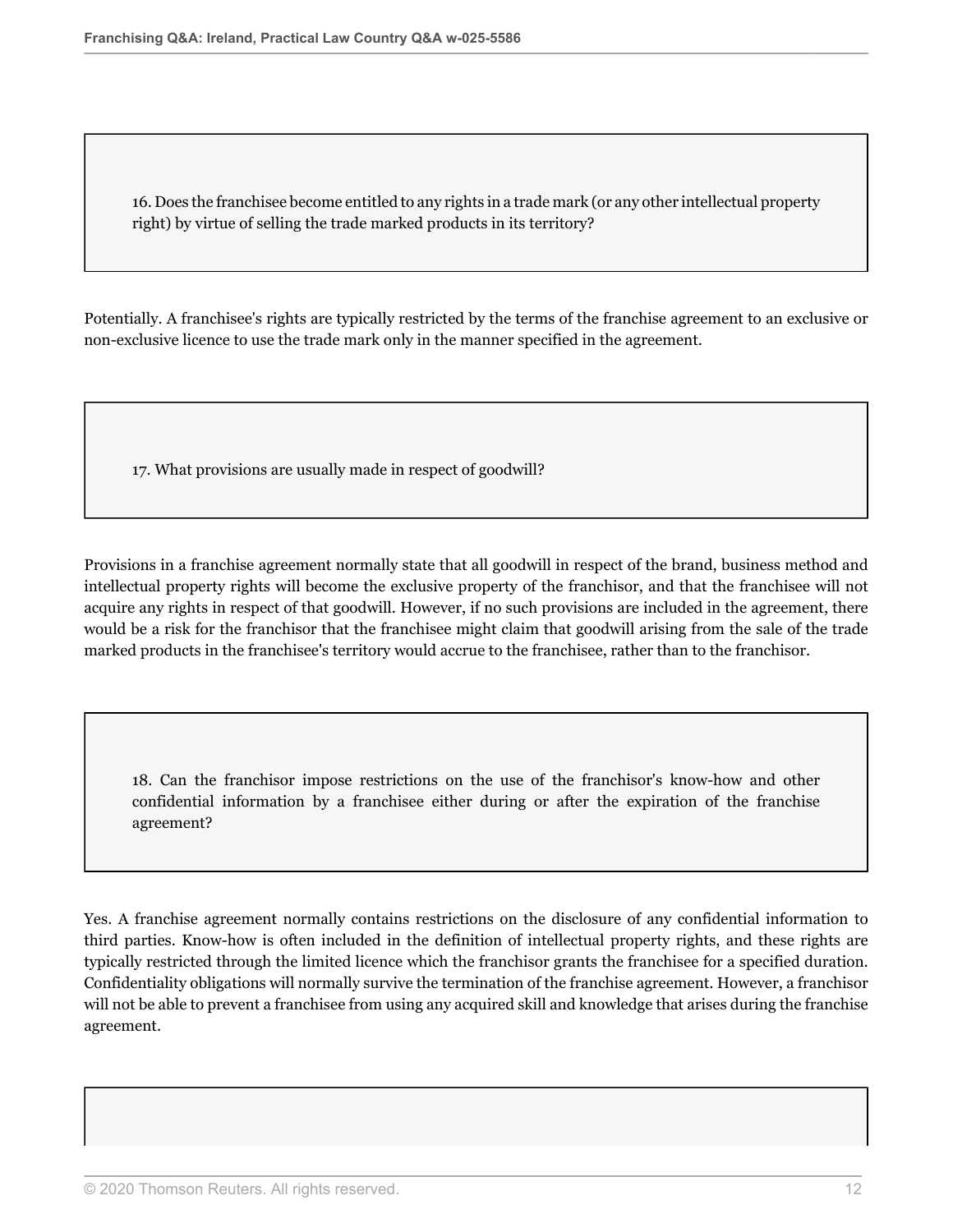19. Are there any competition law implications of licensing intellectual property rights?

No competition law implications arise relating to licensing intellectual property rights in franchise agreements in particular. As long as the licence of intellectual property rights relates directly to the use or resale of the franchised goods or services, licensing of intellectual property rights in a franchise agreement will fall within the scope of the Declaration and Block Exemption Regulation (see *[Question 8](#page-5-0)*).

# **Real property**

20.Are there any restrictions on ownership or leasing of immoveable property that may arise in a franchising situation?

No.

### **Employment issues**

21. Is there a risk that franchisees may be treated as employees of the franchisor?

Although a label alone is insufficient to determine the relationship between the parties, genuine franchise relationships should not give rise to an employment relationship between the franchisee's personnel and the franchisor. This is particularly the case where the franchisee:

- Operates on their own account and assumes risk in relation to profit and loss.
- Provides their own equipment and insurance.
- Are responsible for their own tax arrangements.

However, in circumstances where an argument arises as to the employment status of a so-called franchisee, a court or tribunal will look beyond the contractual relationship to assess the reality of the arrangement on the ground. This involves examination of a number of factors and tests (the importance of each factor will depend on the particular circumstances of the case):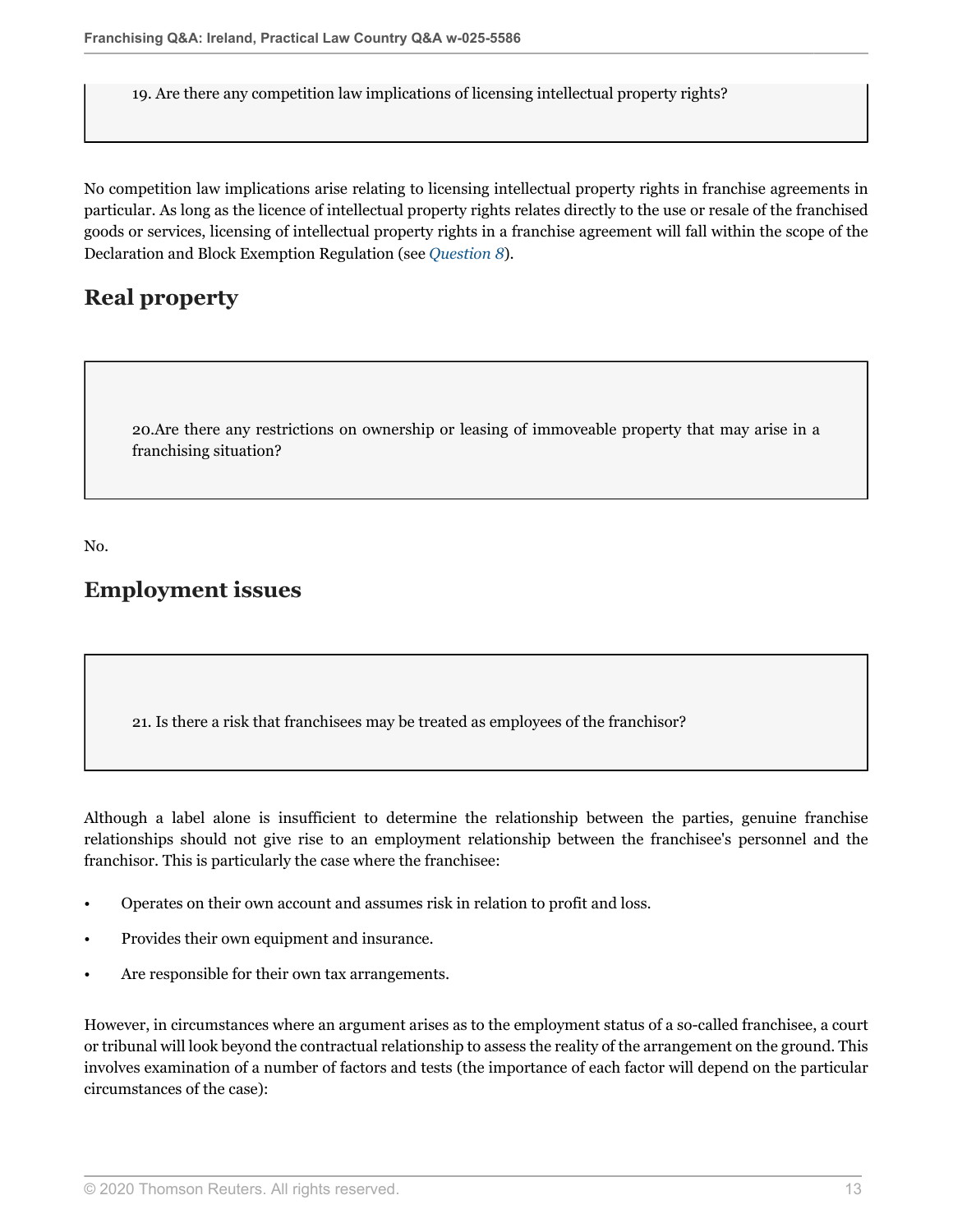- **Mutuality of obligation.** There must be mutuality of obligation between an employer and the employee (meaning an obligation on the employer to give the individual work, and an obligation on the individual to carry out this work) (see *Minister for Agriculture v Barry [2009] 1 IR 215; Henry Denny & Sons Ltd t/a Kerry Foods v Minister for Social Welfare [1998] 1 IR 34*).
- **Control.** An individual will be considered to be an employee if they are subject to the command of the purported employer as to the way in which they do their work (see *Roche v Kelly [1969] IR 100*).
- **Integration.** If the work of the relevant individual is merely accessory to the business and not integrated into it, then the individual will not be deemed to be an employee (see *In Re Sunday Tribune [1984] IR 505*).

The "multi-factorial" test has also been used as a factor to determine an employment relationship. This test says that an employment arrangement arises if all the criteria below are met:

- An individual agrees that in consideration of a wage or other remuneration, they will provide their own work and skill in the performance of some service for another.
- An individual agrees that in the performance of that service they will be subject to the other's control to a sufficient degree to establish an employer/employee relationship.
- The other provisions of the contract are consistent with it being a contract of employment.

(*Ready Mixed Concrete v Minister for Pensions [1968] 2 QB 497; Kirwan v Dart Industries and Leahy [M1 UD 1/80].*)

## **The franchise agreement**

22. Are any particular formalities required for a franchise agreement to be enforceable under national law?

No specific formalities are required for a franchise agreement to be enforceable, other than those required for any contract to be enforceable. Where no consideration is provided, the contract should be executed as a deed.

23. What rights does the franchisor usually grant to the franchisee?

The franchisor will generally, at a minimum, grant the following rights to the franchisee for the duration of the franchise agreement, in return for the payment of a fee: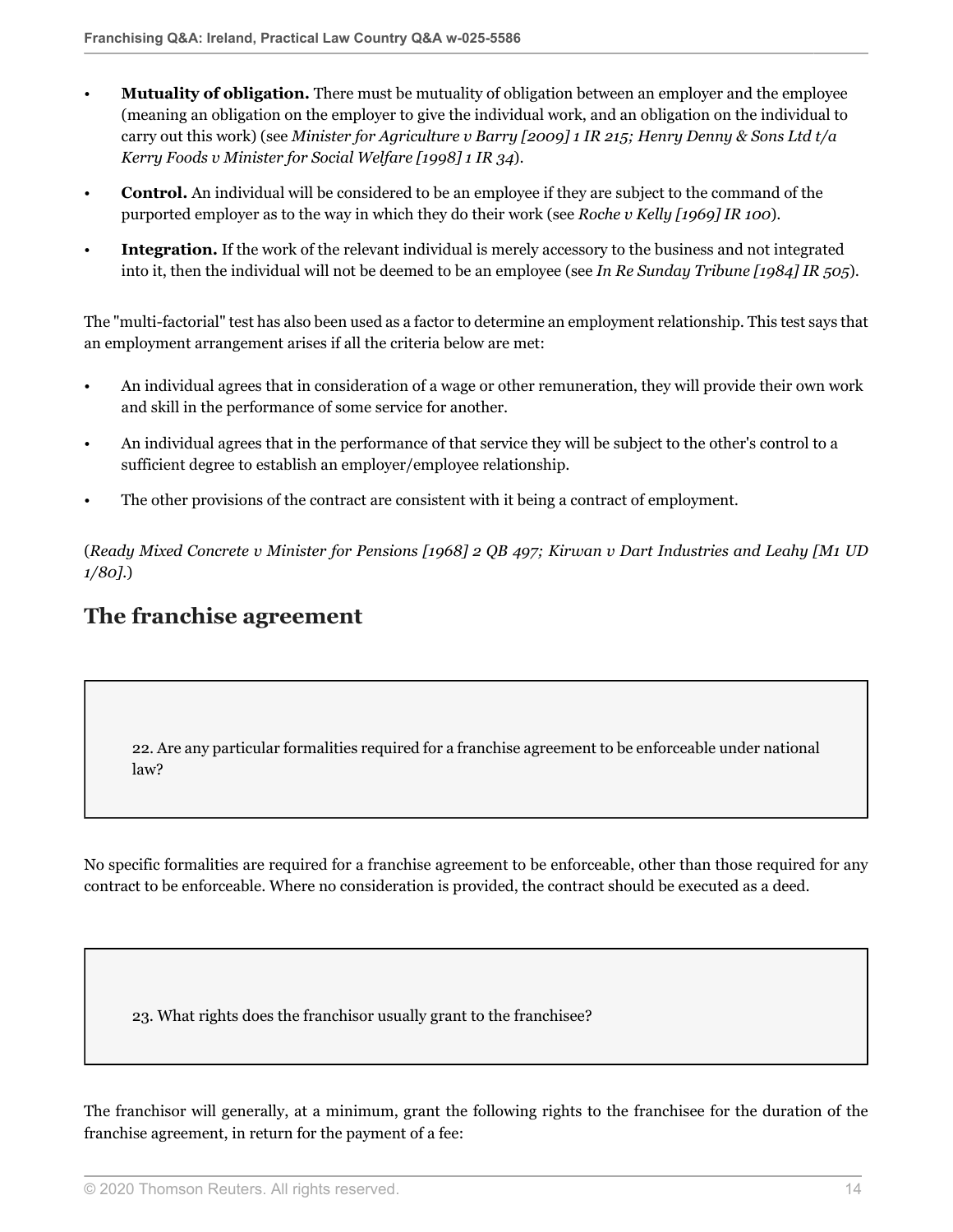- The right to use the franchisor's products or business idea.
- The right to use the general style of the franchisor, including intellectual property such as trade marks.

24. Is it usual for the franchisor to grant exclusivity? Does this have any competition implications?

It is common for exclusivity to be granted by the franchisor to the franchisee in respect to a particular territory. However, granting exclusivity will not necessarily be standard practice for all franchise agreements and will depend on the franchisor's business model. Exclusivity arrangements will be subject to Irish competition law; in particular, the Declaration (see *[Question 8](#page-5-0)*).

25. What term is commonly agreed for a franchise? Is it common to include a test period?

The parties are free to agree any term they wish between themselves for the franchise agreement. If the franchise agreement extends longer than five years, certain criteria must be satisfied, in order to comply with Irish competition law. In accordance with the Declaration of the CCPC, direct or indirect non-compete obligations in vertical agreements will not be enforceable unless these criteria are satisfied (subject to the 30% market share thresholds) (see *[Question 10](#page-8-0)*).

Test periods may be included in franchise agreements, but are not a standard feature in Irish franchise agreements.

26. What rights of renewal are commonly included in the agreement? Is a charge made for renewal?

It is common for franchise agreements to include a right of renewal. It is often the case that a right of renewal is based on the franchisee agreeing to a contract on the same terms as the previous franchise agreement.

The basis for a contract renewal should take into account: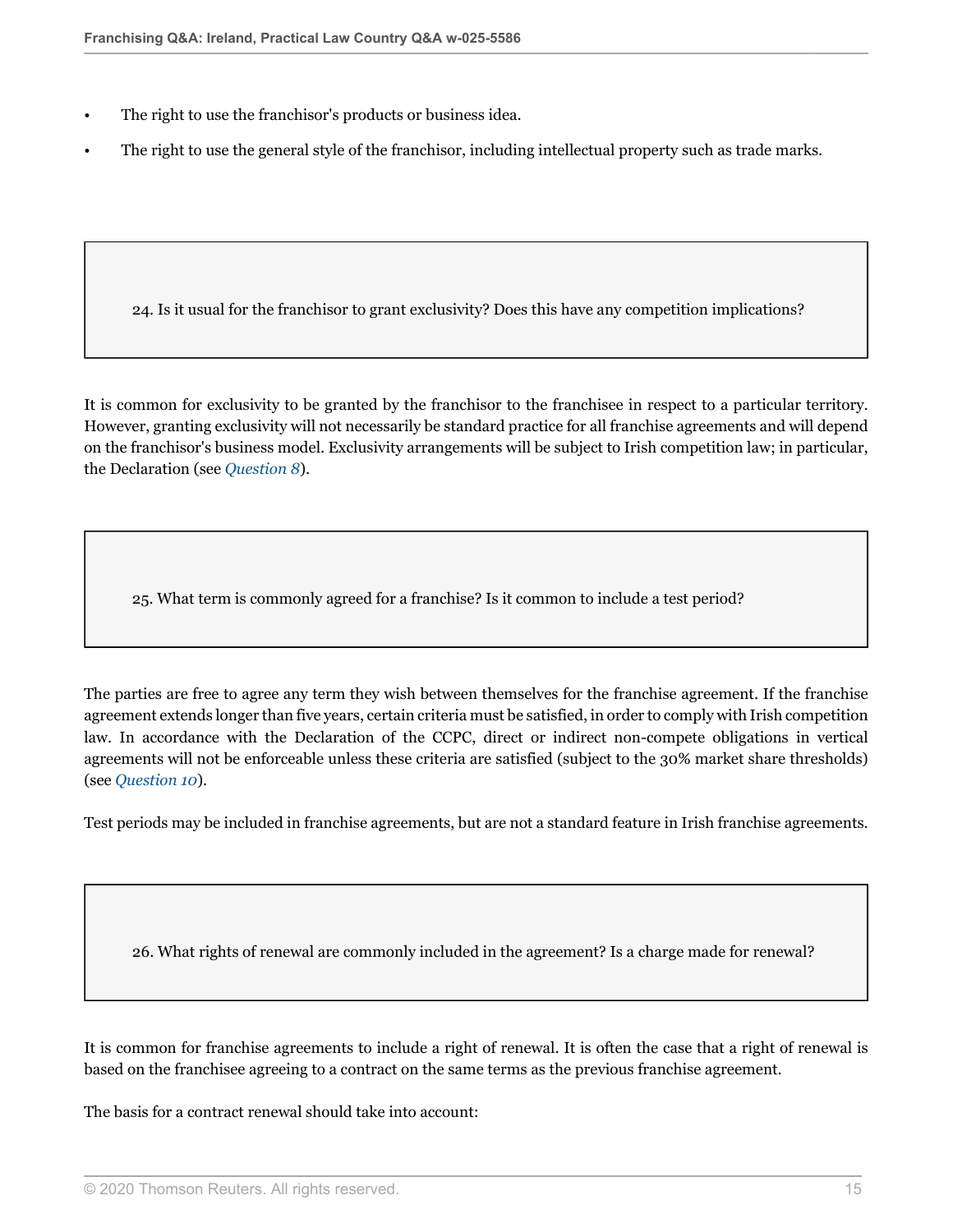- The length of the original term.
- The extent to which the agreement empowers the franchisor to require investment from the franchisee for refurbishment or renovation.
- The extent to which the franchisor may vary the terms of the agreement on renewal.

It is not standard for a charge to be paid on renewal, but this is a matter to be agreed as between the parties.

27. Does national law impose any obligations on the franchisor?

National law does not impose any specific obligations on the franchisor. Though not a legal obligation, the Code does impose requirements on its members (see *[Question 7](#page-2-0)*).

28. What events will be regarded in law as justifying termination of the franchise agreement? Do any statutory obligations arise on termination? What provision is usually made in the agreement for termination?

The franchise agreement between the parties may set out certain events which, on occurrence, may allow either of the parties to terminate the contract. Generally, these events will include:

- A material breach of the terms of the agreement.
- The insolvency of one of the parties.

Under common law, either party may terminate the franchise agreement in the event of a repudiatory breach by the other party (see *Berber v Dunnes Stores Ltd [2009] IESC 10*). A party may also be able to terminate the franchise agreement in the event of a misrepresentation by the other party; depending on the degree of the misrepresentation and the type of misrepresentation (that is, fraudulent, negligent or innocent), differing remedies will arise, such as rescission or damages.

No statutory obligations arise on termination. No right of compensation arises on behalf of the franchisee on termination where there is no right of renewal or the franchisee chooses not to exercise a right of renewal.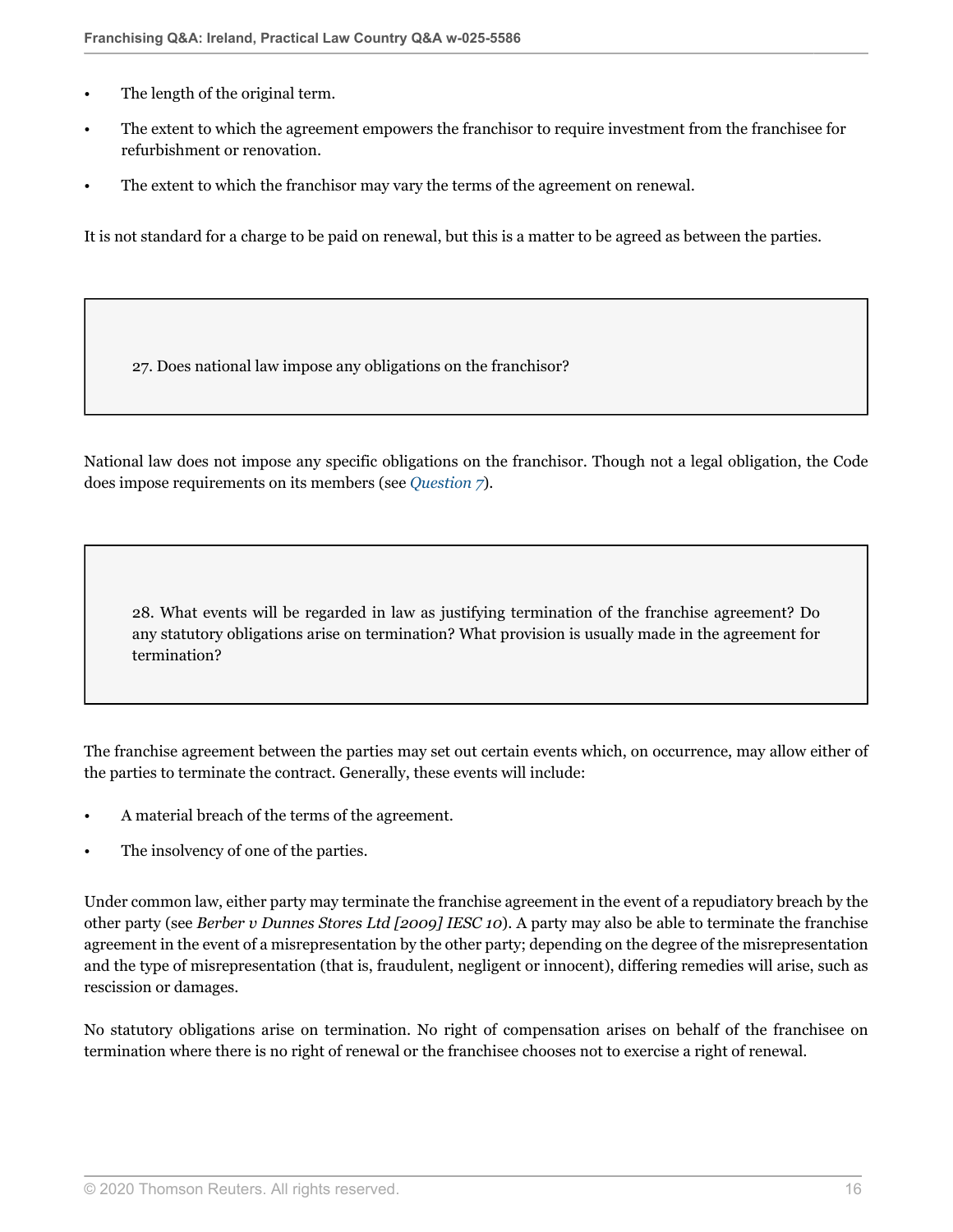29. What rights does the franchisee have to compensation on termination of the franchising agreement? How is compensation for termination calculated?

The franchisee has no rights to compensation on the termination of the franchising agreement under national law. However, any reasonable provisions under the franchise agreement which allow the franchisee to recover damages for a material breach of the contract will be enforceable. Damages recoverable will depend on the terms of the contract; in particular, the value of the contract and any provisions in the contract limiting liability.

# **International taxation**

30.What is the tax treatment of the initial fee paid by the franchisee?

Value added tax (VAT) is payable on the initial fee.

Usually the initial fee is treated as payment of a capital sum, as are any related legal fees, whether payable in one sum or instalments. Capital payments are not allowable deductions in computing the taxable profits of a trade.

The initial fee will usually be treated as a revenue receipt (taxable income) in the hands of the franchisor.

The tax treatment of the initial fee is likely to vary depending on the type of franchise business, therefore specific advice should be sought from a tax expert on a case-by-case basis.

31. How will management and other continuing fees from the franchisee to the franchisor be treated in the franchisee's hands and, in particular, are there any tax deductions that have to be made?

VAT will be payable by the franchisee on management and other continuing fees payable to the franchisor. Typically, franchisees are not required to make any tax deductions in relation to the existence of a franchise, but specific advice would need to be sought dependent on the nature of the franchise business itself.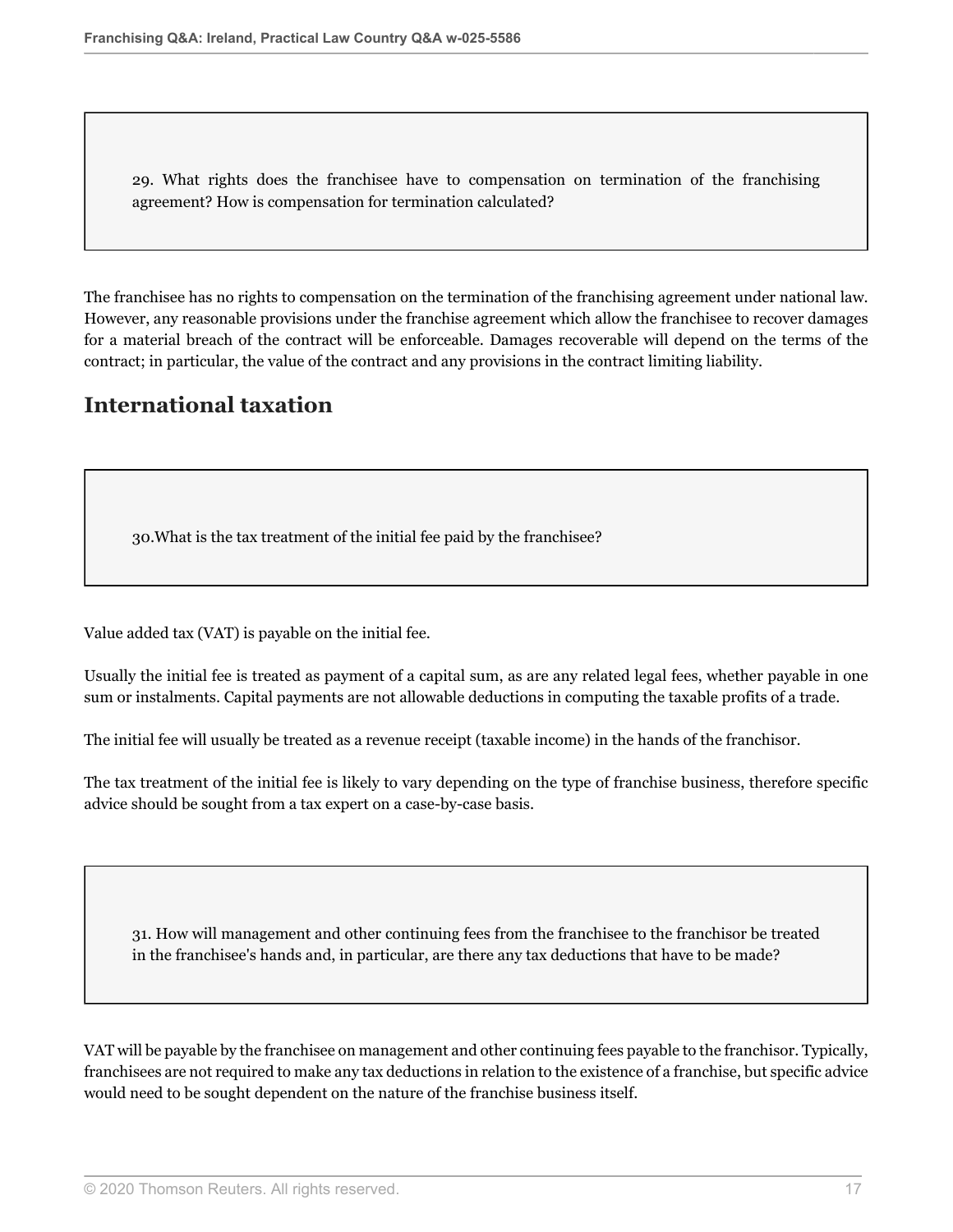32. What is the tax treatment of intellectual property royalties paid by the franchisee?

Generally, there will not be a separate IP royalty; it is included in the management fee. Any separate IP royalty payments are subject to VAT in the same way as management fees.

33. Will a foreign franchisor who appoints a franchisee directly in your national territory be regarded as carrying on business in the national jurisdiction and therefore subject to the national tax regime?

In theory, a franchisee is of independent status acting in the ordinary course of its business and so will not be a permanent establishment of the foreign franchisor. In these circumstances, the foreign franchisor will generally not be regarded as carrying on business in Ireland for tax purposes.

However, if the franchisor has any form of permanent establishment in Ireland, it may need to be registered for tax on the basis of its activities as franchisor (for example, if it has a team of business development managers working on its behalf, or if it operates a franchisee training centre).

This analysis is theoretical, and there are many different circumstances in which a franchisee may be considered to be acting as an agent for the franchisor. If a foreign franchisor is regarded as carrying on a trade in Ireland through an agent (for example, a franchisee attending trade shows and selling franchises on behalf of the franchisor) the franchisor will be chargeable to Irish tax in respect of:

- Trading income arising directly or indirectly from the agency.
- Any other income arising from property or rights used by or held by the agency.
- Any chargeable gains attributable to the agency.

34. Is it possible to make use of tax haven companies in international franchising?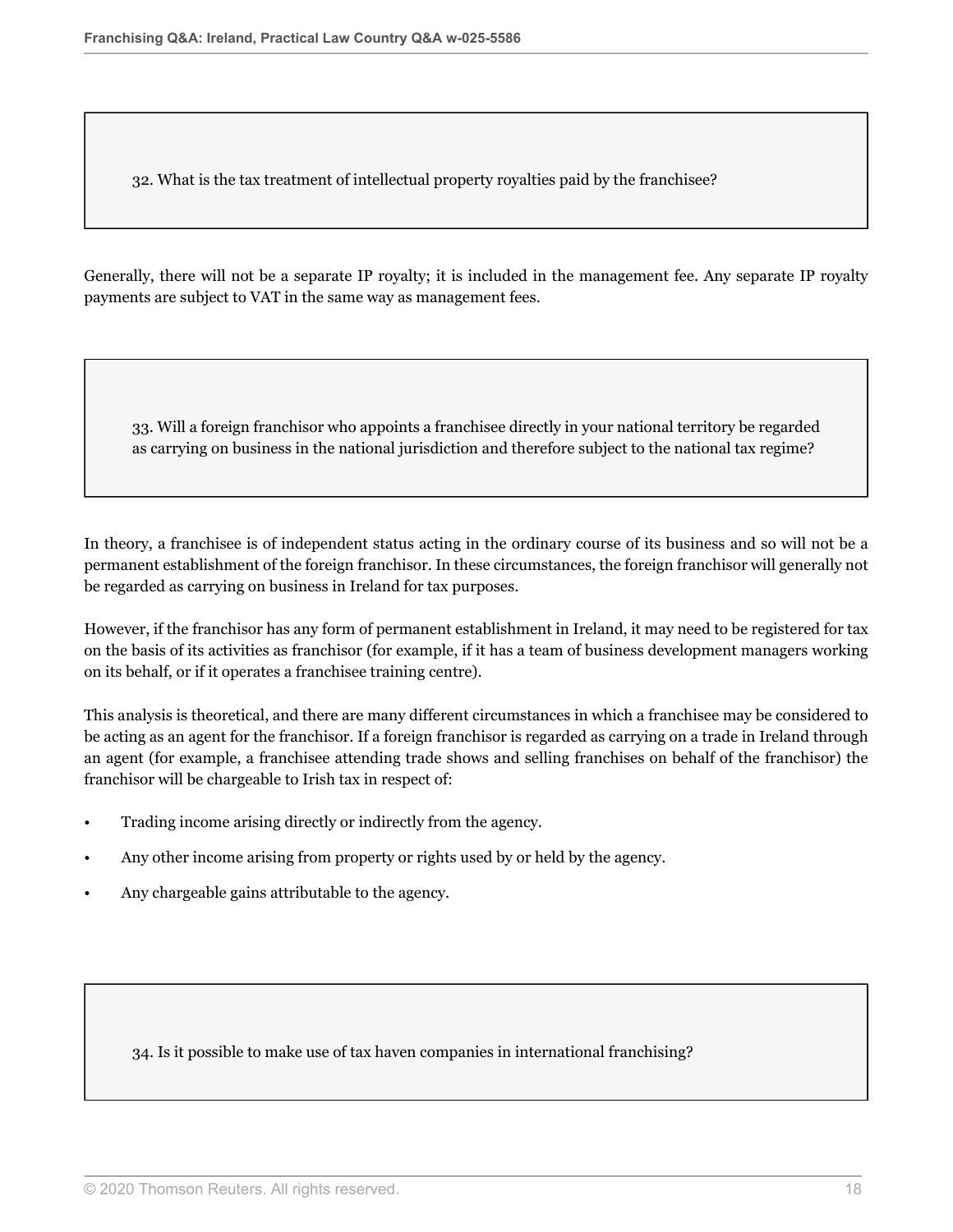In theory, yes, both franchisees and franchisors can take advantage of this just like any other corporate entity, subject to compliance with all relevant tax rules, regulations and legislation.

<span id="page-18-0"></span>35. Is there a withholding obligation on dividends paid to foreign companies/individuals?

Dividends paid by Irish-resident companies are generally liable to a dividend withholding tax (DWT) at the rate of 25% income tax (rate as of 1 January 2020) for the year of assessment in which the distribution is made.

The following categories of non-resident companies qualify for exemption from DWT (a "qualifying non-resident shareholder"), provided they operate within an EU member state other than Ireland, or a country with which Ireland has a double taxation treaty (a "relevant territory"):

- Companies resident for the purposes of tax in a relevant territory which are not controlled by Irish residents.
- Companies not resident in Ireland which are under the ultimate control of persons who are neither resident nor ordinarily resident in the state, but are resident for the purposes of tax in a relevant territory.
- Companies the principal class of shares of which (or of a company of which it is at least a 75% subsidiary) is substantially and regularly traded on a recognised stock exchange in a relevant territory.
- Companies which are wholly owned by two or more companies, each of whose principal class of shares are substantially and regularly traded on one or more recognised stock exchanges in a relevant territory.

The following categories of non-resident individuals are exempt from DWT:

- An unincorporated body of persons, such as a charity or superannuation fund, which is resident for the purposes of tax in a relevant territory.
- Individuals who are neither resident nor ordinarily resident in Ireland but are resident for the purposes of tax in a relevant territory

Exemption from DWT is not an automatic entitlement. To claim an exemption, a qualifying non-resident person must complete the relevant exemption declaration form.

36. Are there any other differences in the tax treatment of dividends paid to foreign companies/ individuals as opposed to domestic shareholders?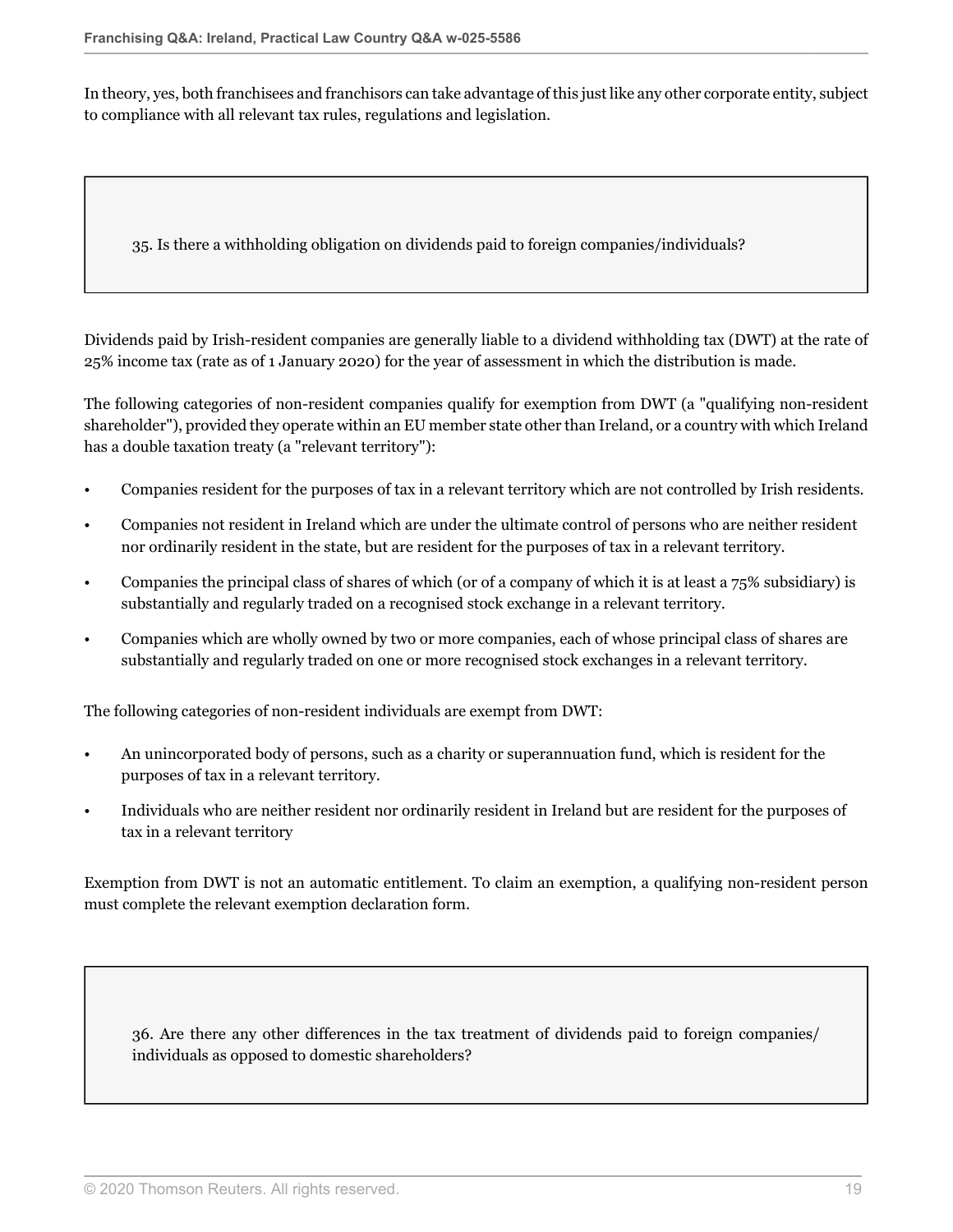### **Distributing company liability**

The distributing company's liability depends on the residence of the shareholder, as the distributing company may have to withhold tax based on residency (see *[Question 35](#page-18-0)*).

### **Shareholder liability**

The jurisdiction of the shareholder does alter the shareholder's liability. Irish tax resident shareholders are subject to Irish tax:

- Irish tax resident individual recipients will be subject to income tax at dividend rates.
- Irish corporate recipients will not be liable to pay tax on the dividend receipt, subject to various antiavoidance provisions.

Foreign tax resident shareholders are subject to DWT on all dividends paid. However, a qualifying non-resident shareholder may claim an exemption from DWT provided certain criteria are met (see *[Question 35](#page-18-0)*).

37. Are there circumstances in which the (undistributed) profits of a foreign subsidiary can be taxed in the hands of a parent company that is tax resident in your jurisdiction (controlled foreign company legislation)?

Yes. Part 35B of the Taxes Consolidation Act 1997 provides for the controlled foreign company (CFC) rules, which were introduced as an anti-abuse measure, designed to prevent the artificial diversion of profits from controlling companies to offshore entities in low or no-tax jurisdictions.

A company is considered to have control of a subsidiary where (in broad terms) it has direct or indirect ownership of, or entitlement to, more than 50% of any of the following in relation to the CFC:

- Issued share capital.
- Voting power.
- Distribution amount.

The rules operate by attributing undistributed profits of the CFC, arising from non-genuine arrangements introduced for the purpose of avoiding tax, to the controlling company in the state for taxation, where the controlling company carries out relevant Irish activities.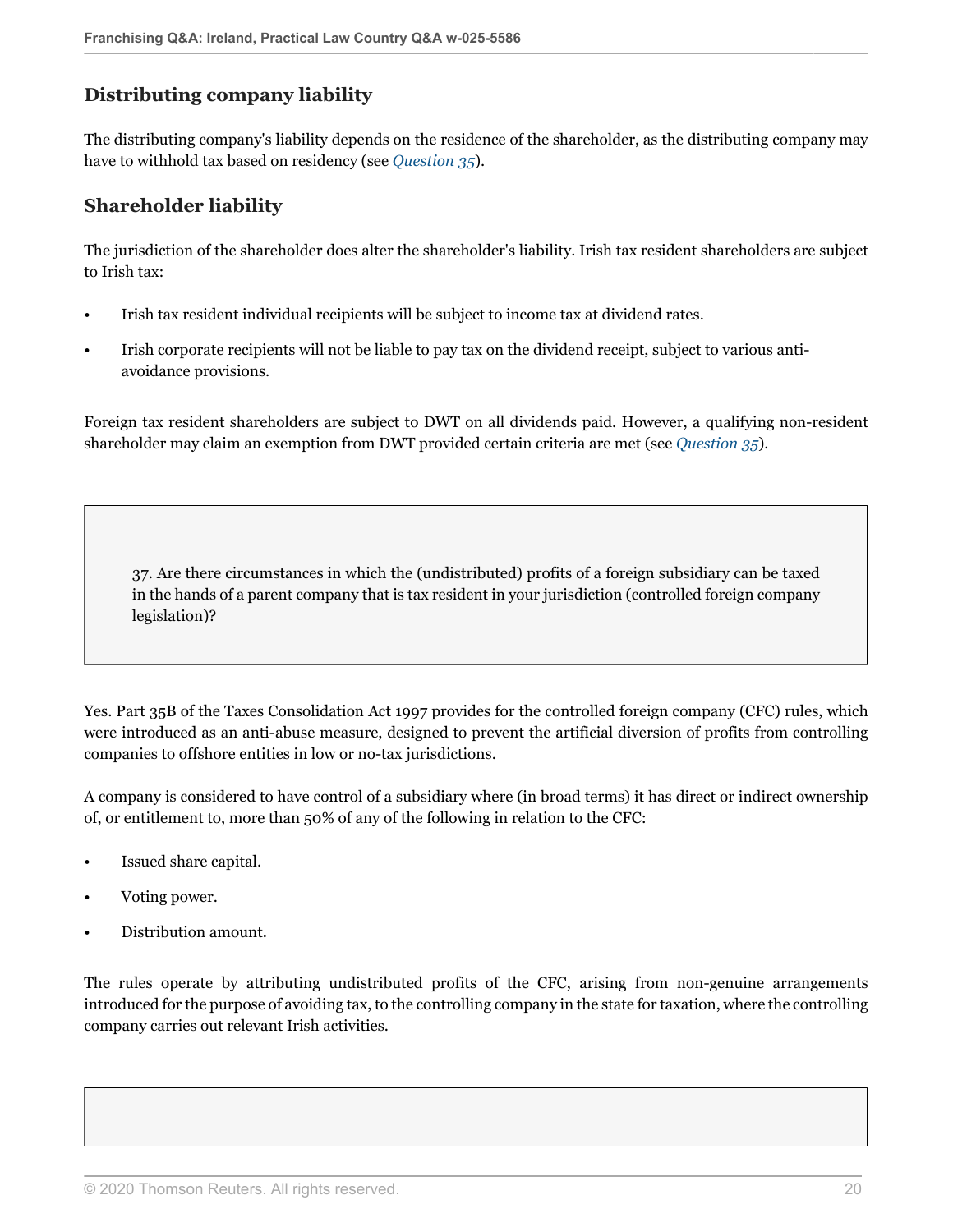38. Does national law permit a franchisor to make loans to a franchisee? Does national law dictate any terms of such a loan, for example, rate of interest? Does national law/regulation impose any debt/ equity restrictions?

National law permits a franchisor to make loans to a franchisee; however, the implications of transfer pricing rules (provided for in Part 35B of the Taxes Consolidation Act 1997) may need to be considered in respect of the rate of interest charged.

The transfer pricing rules apply the arm's length principle, whereby the amount charged by one related party to another for a product or service (such as the rate of interest on a loan) must be comparable to the amount charged between unrelated parties.

39. Is there a withholding obligation on interest paid to foreign companies/individuals?

Yes. Ireland imposes withholding tax (at a rate of 20%) on Irish source annual interest paid to foreign companies/ individuals. A double tax treaty between Ireland and the jurisdiction of the recipient's residence may provide relief, either by way of a complete exemption or by reducing the applicable rate of withholding.

40. Are there any restrictions on the capital structure of a company incorporated in your country with a foreign parent (thin capitalisation rules)?

There are no specific thin capitalisation rules in Ireland, but some provisions in the Irish tax legislation can deny a full deduction for interest payments in certain circumstances. Interest payments to overseas affiliates may, depending on the location of the recipient, be reclassified as distributions in certain situations, and therefore would not be taxdeductible (*section 130, Taxes Consolidation Act 1997*).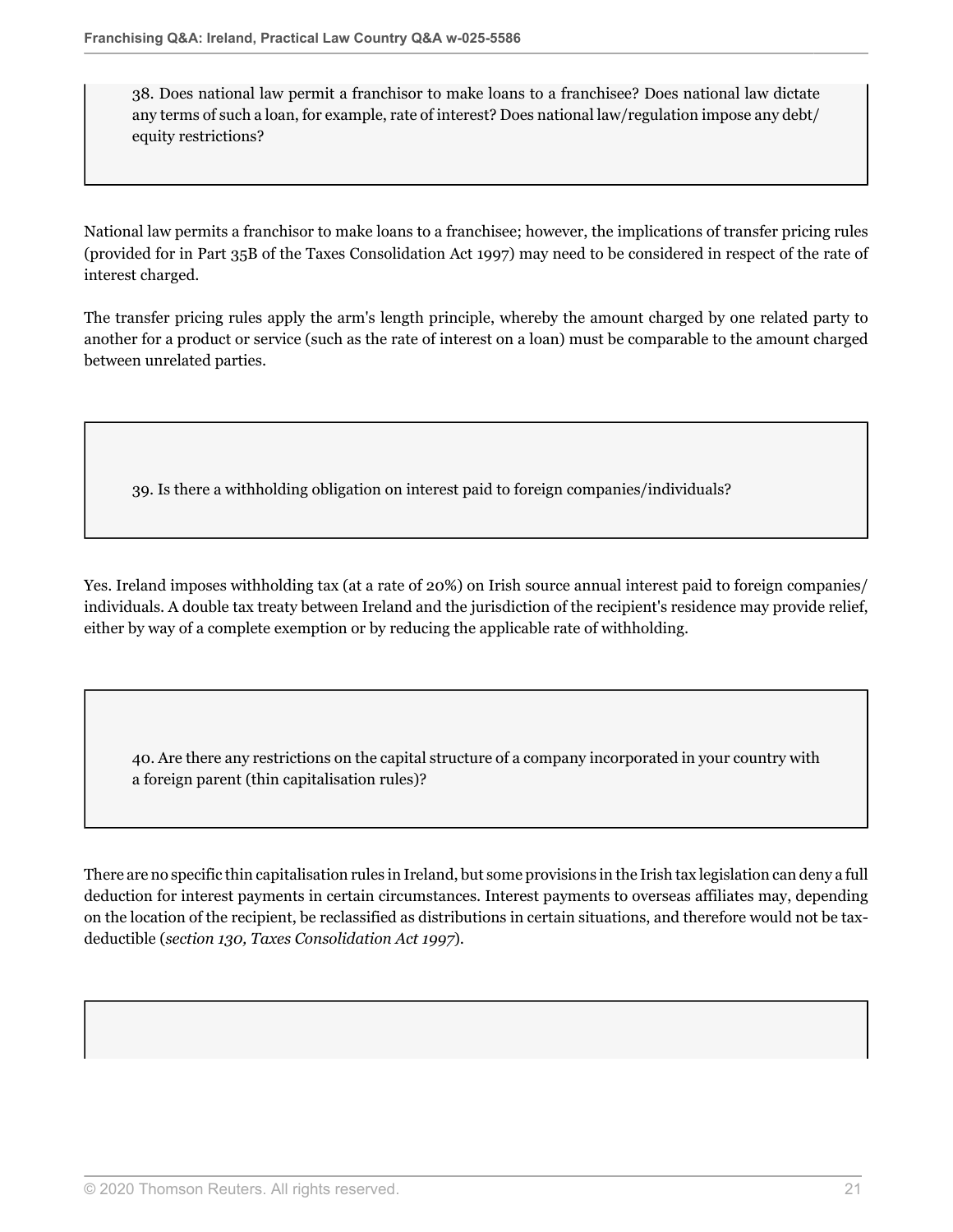41. How does national law define a "branch"? How are its profits taxed? What taxes are payable on the repatriation of profits by a foreign branch?

The Irish Taxes Consolidation Act 1997 defines "branch" as "any factorship, agency, receivership, branch or management".

#### **Branch in Ireland of a foreign company**

Corporation tax only applies to branch offices to the extent that they are carrying out a trade in Ireland. The chargeable profits of a non-resident company carrying on a trade in Ireland through a branch are:

- Any trading income arising directly or indirectly through or from the branch.
- Any income from property or rights used by, or held by or for, the branch (for example, patent royalties received by the branch), but this does not include distributions received from companies in the State.
- Chargeable gains attributable to the branch.

### **Foreign branch of an Ireland resident company**

In the case of a branch representing a company which is a tax resident in Ireland, the Ireland resident company will be charged with the corporate tax on its worldwide income (unlike in the scenario above, where the foreign company is operating on the Irish market through an Irish branch office). The foreign branch is also liable to pay capital gains tax applicable to the disposal of assets.

No tax is withheld on repatriation of foreign branch profits to the Irish tax resident head office. Where the profits of an Irish resident company include profits of a foreign branch, credit is available for foreign tax paid in respect of the branch to offset the Irish tax arising on those profits.

Any excess foreign tax credits may be offset against Irish tax arising on other branch profits in the year concerned. Any unused credits may be carried forward indefinitely and credited against corporation tax on foreign branch profits in later accounting periods.

42. Are there any special tax considerations when a joint venture is used as a franchise vehicle?

This is an extremely complex area which depends on a number of considerations; for example, whether (among other things):

It is a joint venture vehicle or a contractual joint venture.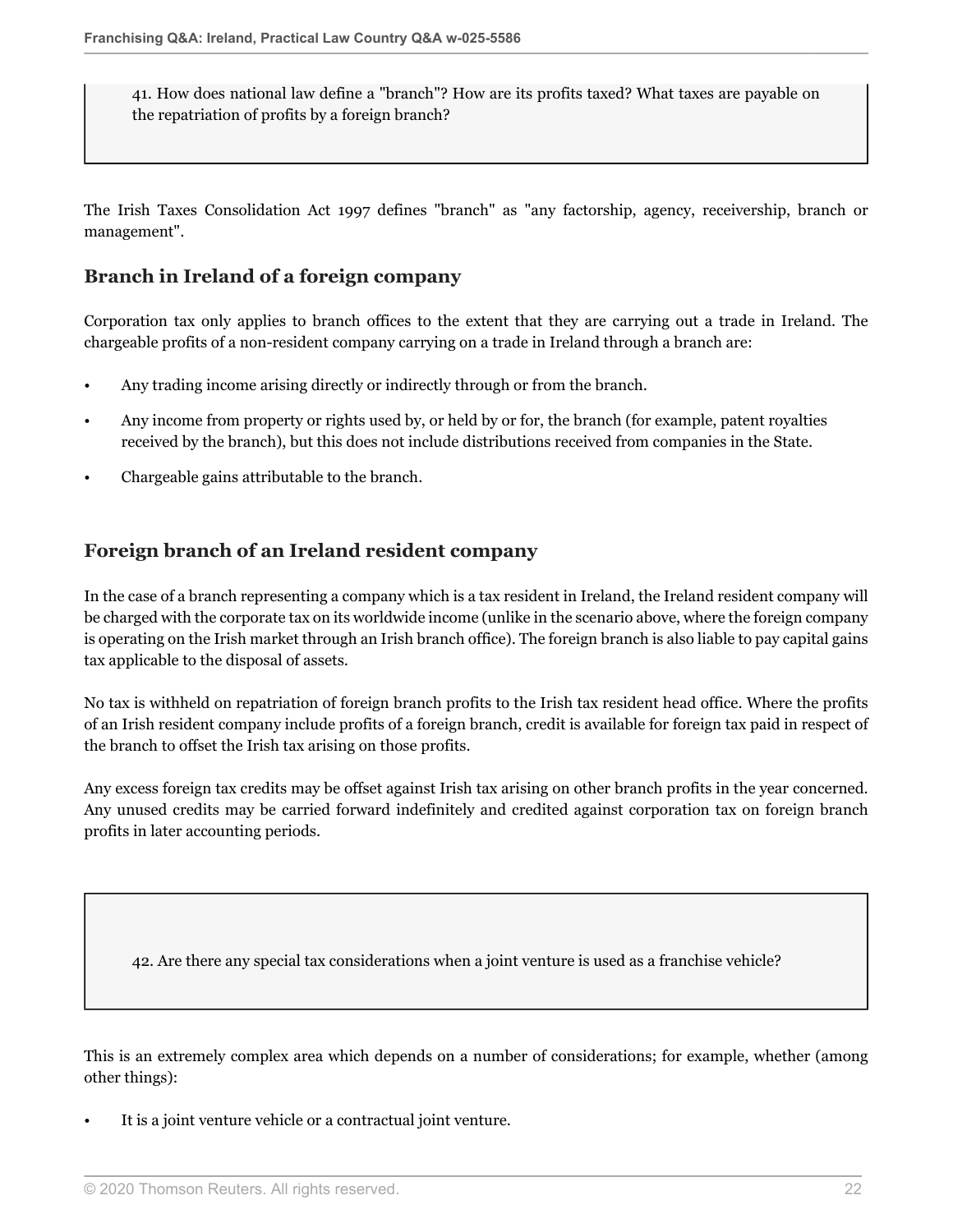- The joint venture companies are incorporated in Ireland or elsewhere.
- It is the franchisor or franchisee which is the joint venture.

The following tax issues may arise:

- Capital gains tax may be payable on the transfer of assets/shares to the joint venture.
- Capital allowances or balancing charges may apply in respect of the transfer of assets.
- Tax losses may need to be transferred.

In respect of borrowings obtained to finance a joint venture, it may be possible to set interest payments against the profits of the joint venture company. Repatriation of profits, thin capitalisation rules and transfer pricing rules may also be relevant in the context of international joint ventures.

Specific advice should be sought from tax advisers.

**Contributor details**

**Adam Finlay, Partner**

**McCann FitzGerald E** *[adam.finlay@mccannfitzgerald.com](mailto:adam.finlay@mccannfitzgerald.com)*

**Areas of practice.** Commercial contracts, tax.

#### **James Quirke, Senior Associate**

**McCann FitzGerald E** *[james.quirke@mccannfitzgerald.com](mailto:james.quirke@mccannfitzgerald.com)*

**Areas of practice.** Commercial contracts, tax.

**Siobhán Power, Associate**

**McCann FitzGerald E** *[siobhan.power@mccannfitzgerald.com](mailto:siobhan.power@mccannfitzgerald.com)*

**Areas of practice.** Commercial contracts, tax.